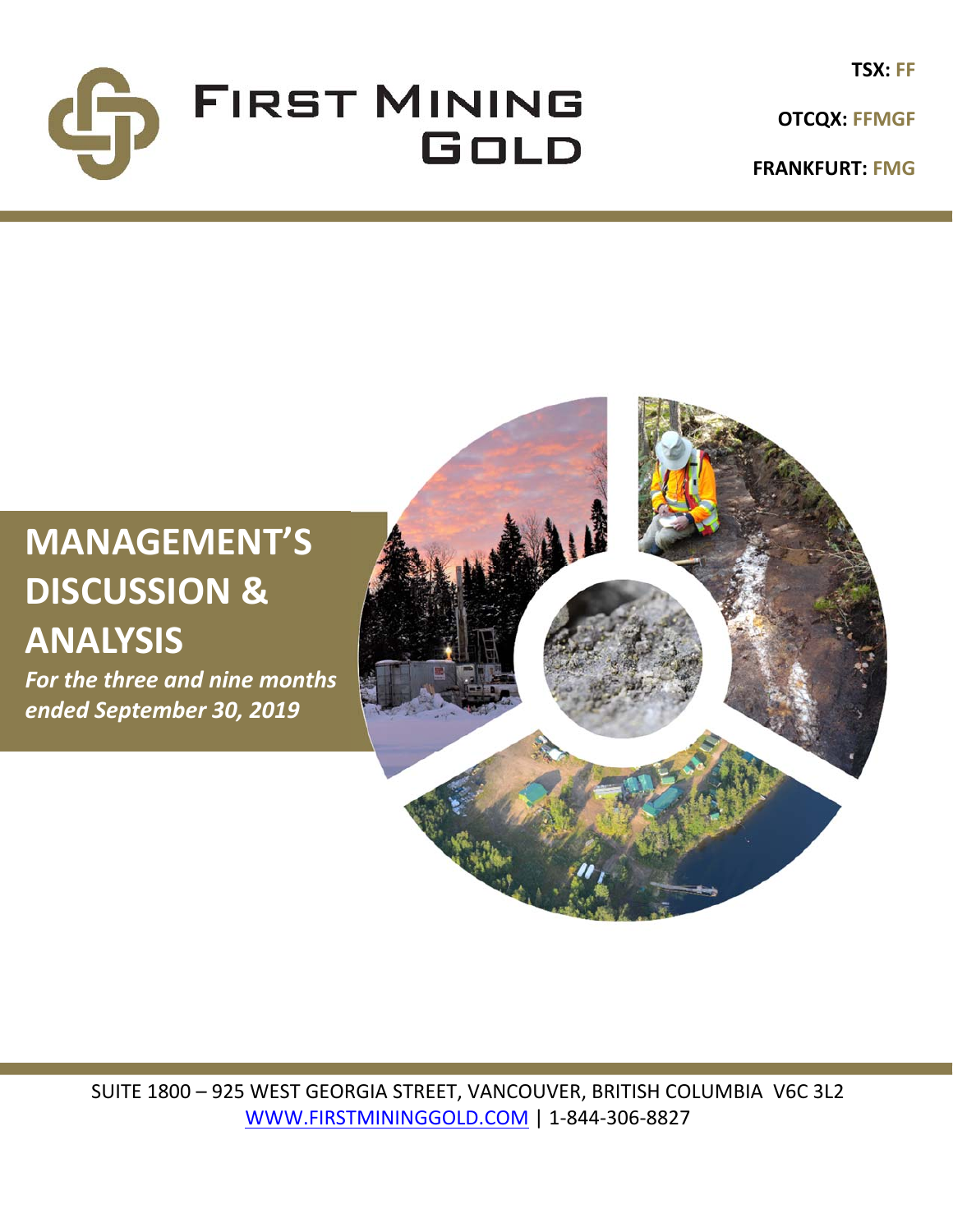# **TABLE OF CONTENTS**

| CAUTIONARY NOTE TO U.S. INVESTORS REGARDING MINERAL RESOURCE AND MINERAL RESERVE ESTIMATES32 |  |
|----------------------------------------------------------------------------------------------|--|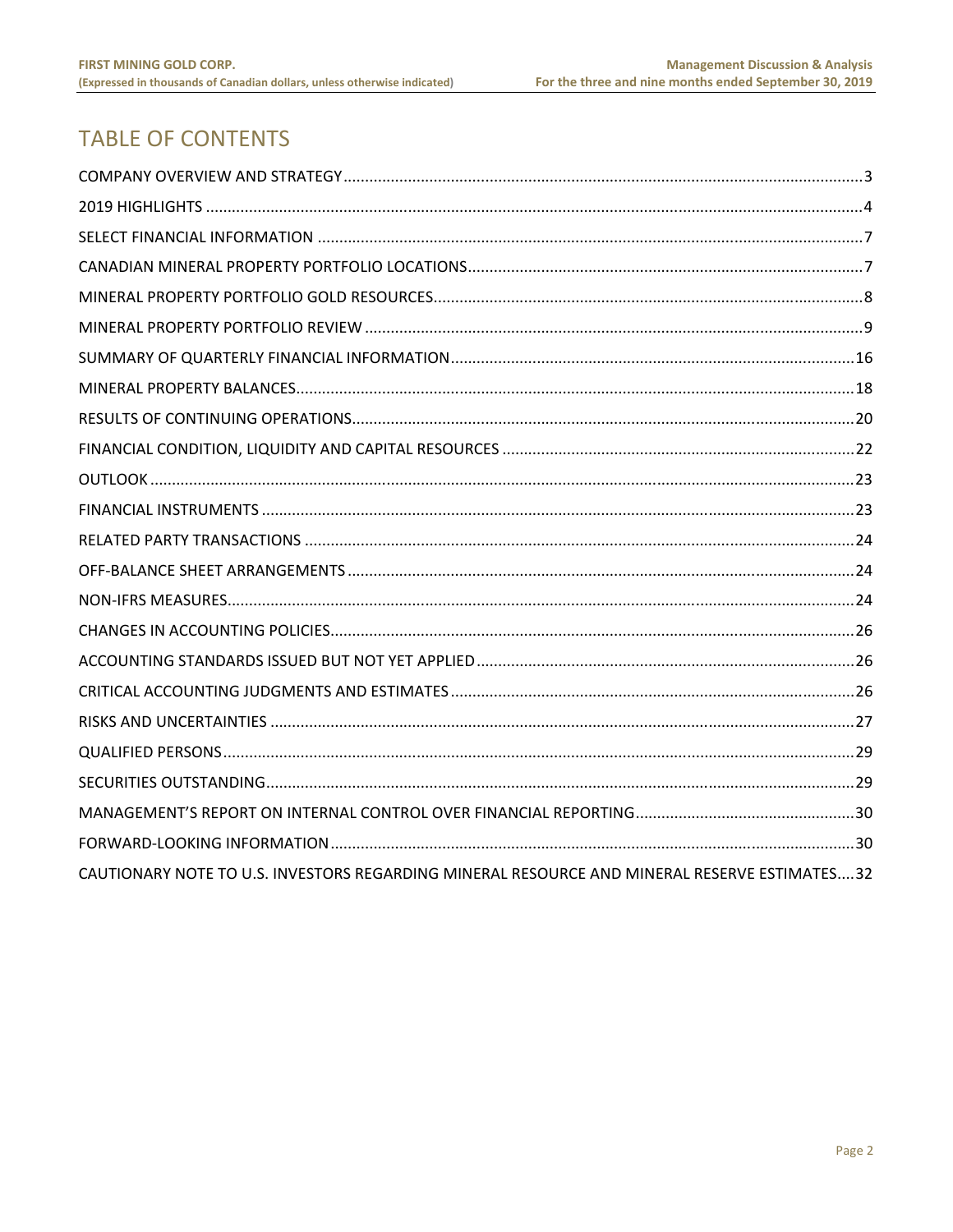#### **GENERAL**

This Management's Discussion and Analysis ("**MD&A**") should be read in conjunction with the unaudited condensed interim consolidated financial statements of First Mining Gold Corp. (the "**Company**" or "**First Mining**") for the three and nine months ended September 30, 2019, and the Company's audited consolidated financial statements for the year ended December 31, 2018, which are prepared in accordance with International Financial Reporting Standards ("**IFRS**"). These documents along with additional information on the Company, including the Company's Annual Information Form for the year ended December 31, 2018, are available under the Company's SEDAR profile at www.sedar.com, on EDGAR at www.sec.gov., and on the Company's website at www.firstmininggold.com.

In this MD&A, unless the context otherwise requires, references to the "Company", "First Mining", "we", us", and "our" refer to First Mining Gold Corp. and its subsidiaries.

This MD&A contains "forward‐looking statements" and "forward‐looking information" within the meaning of applicable Canadian securities laws. See the section on page 30 of this MD&A titled "Forward‐Looking Information" for further details. In addition, this MD&A has been prepared in accordance with the requirements of Canadian securities laws, which differ in certain material respects from the disclosure requirements of United States securities laws, particularly with respect to the disclosure of mineral reserves and mineral resources. See the section on page 32 of this MD&A titled "Cautionary Note to U.S. Investors Regarding Mineral Resource and Mineral Reserve Estimates" for further details.

This MD&A contains disclosure of certain non‐IFRS financial measures. Non‐IFRS measures do not have any standardized meaning prescribed under IFRS. See the section on page 24 of the MD&A entitled "Non-IFRS Measures" for further details.

All dollar amounts included in this MD&A are expressed in thousands of Canadian dollars unless otherwise noted. This MD&A is dated as of November 7, 2019 and all information contained in this MD&A is current as of November 6, 2019.

#### **COMPANY OVERVIEW AND STRATEGY**

First Mining was incorporated in Canada on April 4, 2005. The Company changed its name to First Mining Gold Corp. in January 2018. First Mining is an emerging mineral development company with a diversified portfolio of gold projects in North America. The Company's vision is to advance its material assets towards a construction decision and, ultimately, to production, and the Company continues to assess mineral asset acquisition targets on an ongoing basis. As at the date of this MD&A, the Company has assembled a large resource base of approximately 7.4 million ounces of gold in the Measured and Indicated resource categories and approximately 3.8 million ounces of gold in the Inferred resource category in eastern Canada.

The following table highlights the Company's material projects:

| Project                                  | Location                     |
|------------------------------------------|------------------------------|
| Springpole Gold Project ("Springpole")   | Northwestern Ontario, Canada |
| Goldlund Gold Project "(Goldlund")       | Northern Ontario, Canada     |
| Hope Brook Gold Project ("Hope Brook")   | Newfoundland, Canada         |
| Cameron Gold Project ("Cameron")         | Northern Ontario, Canada     |
| Pickle Crow Gold Project ("Pickle Crow") | Northern Ontario, Canada     |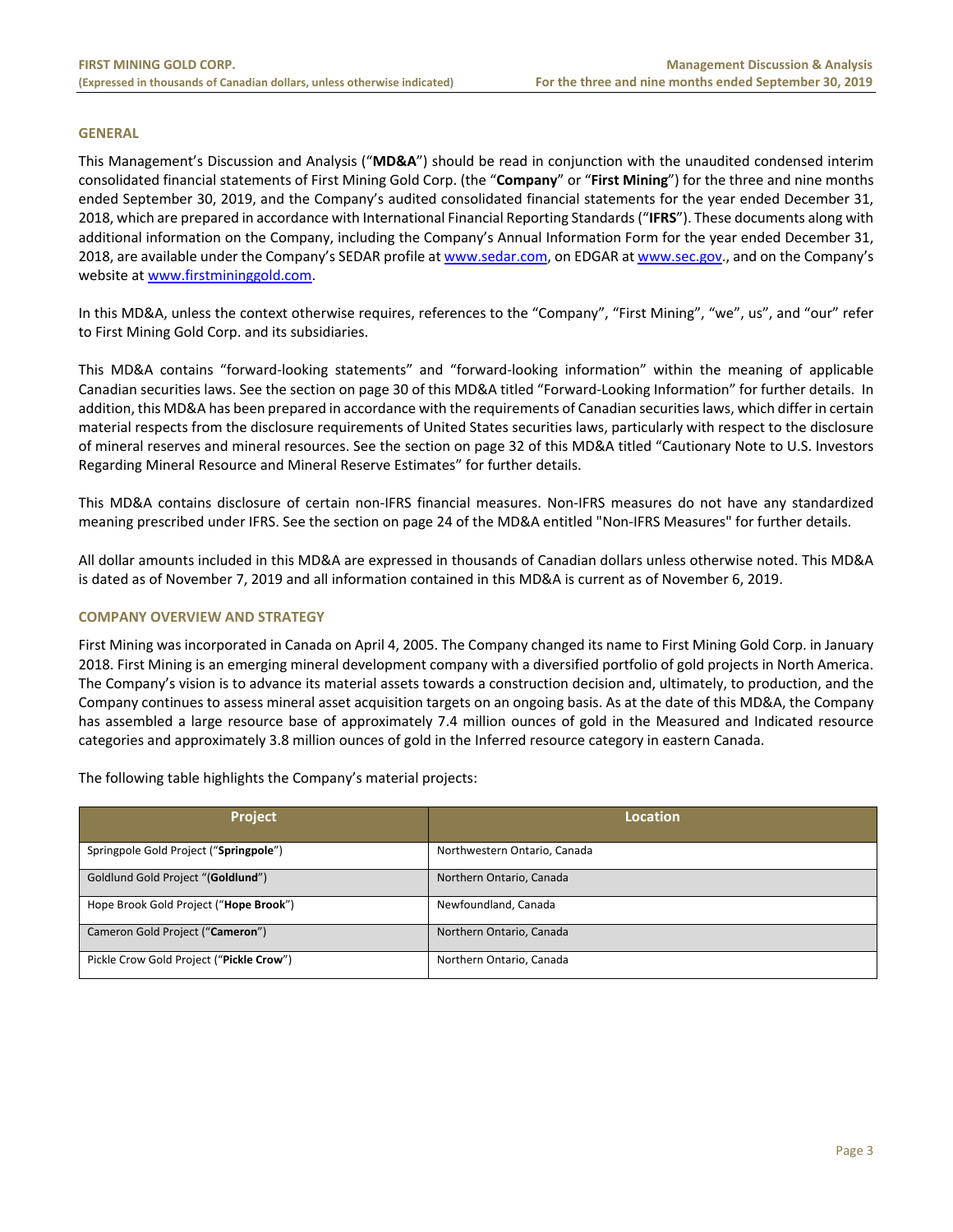# **2019 HIGHLIGHTS**

The following highlights the Company's developments during the first nine months of 2019 (together with subsequent events up to November 6, 2019). For further information, please refer to the "News" section on the Company's website at www.firstmininggold.com/news.

#### **Springpole Gold Project**

# 2019 Project Update ‐ Updated PEA and Permitting Continues

On October 16, 2019, the Company announced the results of an updated independent Preliminary Economic Assessment study for Springpole (the "**2019 Springpole PEA**") that was prepared by SRK Consulting (Canada) Inc. in accordance with National Instrument 43‐101 *Standards of Disclosure for Mineral Projects* ("**NI 43‐101**"). The 2019 Springpole PEA update evaluates recovery of gold and silver from a 36,000 tonne‐per‐day ("tpd") open pit operation, with a process plant that includes crushing, grinding, flotation, with fine grinding of the flotation concentrate and agitated leaching of both the flotation concentrate and the flotation tails followed by a carbon‐in‐pulp recovery process to produce doré bullion. Updated metallurgical testwork that has demonstrated the potential for significantly improved gold and silver recoveries was included along with updated operating and capital cost estimates. The mineral resource calculations provided in the 2019 Springpole PEA were not impacted and remain the same as were stated in the previous PEA for Springpole (October 2017). A copy of the 2019 Springpole PEA technical report entitled "Preliminary Economic Assessment Update for the Springpole Gold Project, Ontario, Canada", which was prepared for the Company by SRK Consulting (Canada) Inc. in accordance with NI 43‐101 and has an effective date of September 1, 2019, was filed by the Company on SEDAR on November 7, 2019.

# *Readers are cautioned that the 2019 Springpole PEA is preliminary in nature, it includes inferred mineral resources that are considered too speculative geologically to have the economic considerations applied to them that would enable them to be categorized as mineral reserves, and there is no certainty that the PEA will be realized. Mineral resources that are not mineral reserves do not have demonstrated economic viability.*

#### **Highlights of the 2019 Springpole PEA**

- USD\$1.23 billion pre‐tax net present value discounted at 5% ("**NPV5%**") (USD\$1.75 billion at USD\$1,500/oz gold)
- USD\$841 million after-tax NPV<sub>5%</sub> (USD\$1.22 billion at USD\$1,500/oz gold)
- 26% pre‐tax internal rate of return ("**IRR**") (33% at USD\$1,500/oz gold), 22% after‐tax IRR (28% at USD\$1,500/oz gold)
- Mine life of 12 years with a 2.5‐year pre‐production period
- Average annual gold production in years 2 through 9 of 410,000 ounces gold and 2.4 million ounces silver; 3.9 million ounces gold and 22 million ounces silver recovered over the Life of Mine ("**LOM**")
- Low LOM strip ratio of 2.1 to 1 with a LOM mill grade of 1.0 grams per tonne ("**g/t**") gold and 5.3 g/t silver
- LOM overall metal recoveries of 88% for gold and 93% for silver
- LOM direct operating cash costs<sup>(1)</sup> estimated at USD\$575/oz of gold equivalent (USD\$514/oz of gold on a by-product basis)
- LOM all-in sustaining costs ("AISC")<sup>(2)</sup> estimated at USD\$611/oz of gold equivalent (USD\$552/oz of gold on a by-product basis)
- Initial capital costs estimated at USD\$809 million, using an owner‐operated mining scenario
- LOM sustaining capital costs estimated at USD\$124 million, plus USD\$26 million for closure costs

*Note: Base case parameters assume a gold price of USD\$1,300/oz and a silver price of USD\$20/oz (the same prices used in the previous PEA), and an exchange rate (C\$ to US\$) of 0.75. NPV is calculated as of the commencement of construction and excludes all pre‐construction costs.* 

- (1) Cash costs consist of mining costs, processing costs, mine level G&A, treatment and refining charges and royalties. These are non‐IFRS measures with no standardized meaning under IFRS. For further information and a detailed reconciliation, please refer to the section in this MD&A titled "Non‐IFRS Measures".
- (2) AISC consists of cash costs plus sustaining and closure costs. These are non‐IFRS measures with no standardized meaning under IFRS. For further information and a detailed reconciliation, please refer to the section in this MD&A titled "Non‐IFRS Measures".

The ongoing priority at Springpole is to continue to advance the project through the provincial and federal environmental assessment ("**EA**") processes. The goal is to prepare a synchronized Environmental Impact Statement ("**EIS**") that satisfies the federal and provincial requirements.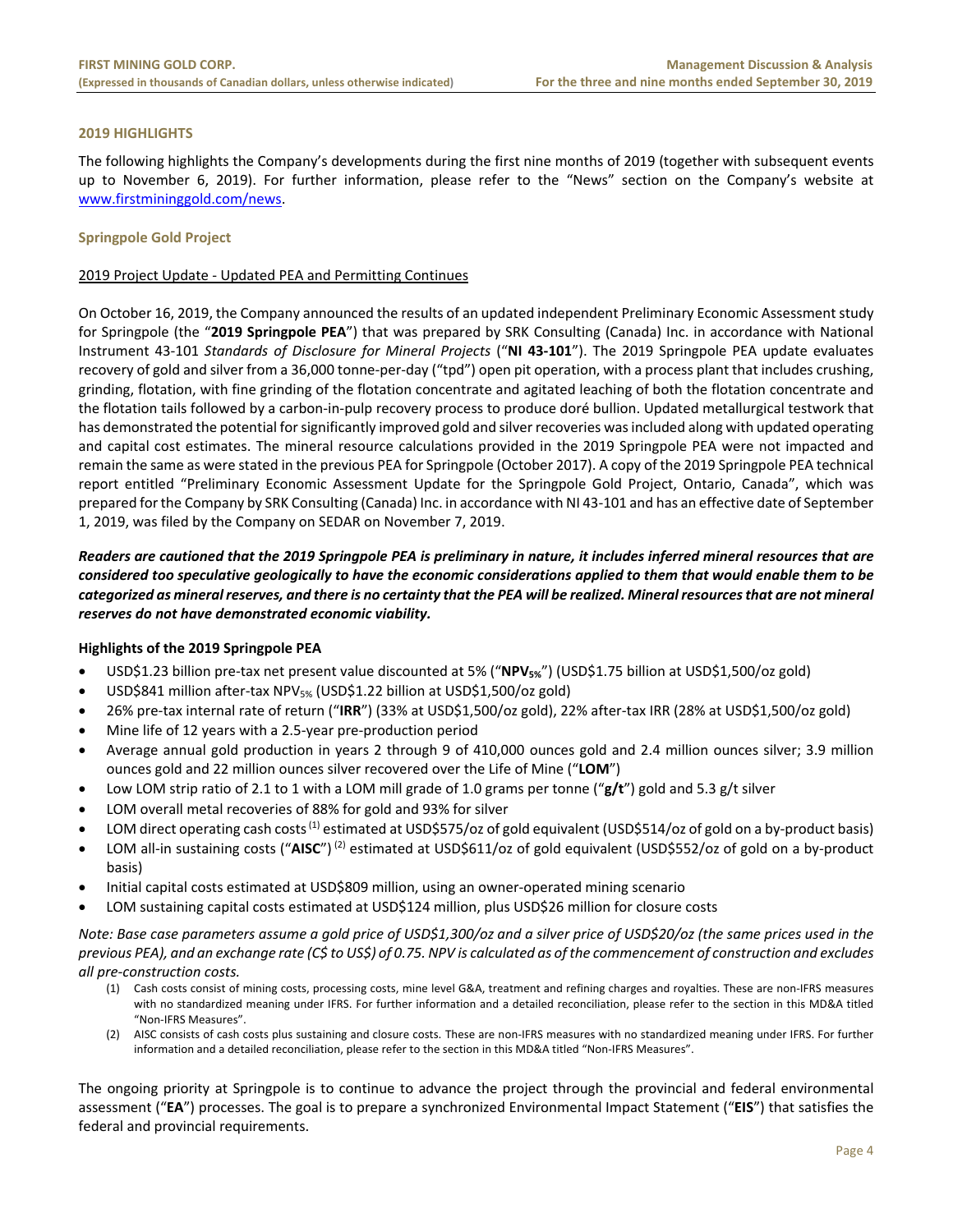- The federal EA process was initiated through the submission of a Project Description ("PD") to the Canadian Environmental Assessment Agency (the "**Agency**") in February 2018. The PD was used by the Agency to determine whether an EA was required for the Springpole project and to prepare guidelines regarding the completion of an EA. On April 20, 2018, the Agency determined that a federal EA is required for the Springpole Gold Project, and EIS guidelines for the federal EA were issued to First Mining on June 19, 2018.
- For the provincial process, First Mining entered into a Voluntary Agreement with the Ontario Ministry of Environment, Conservation and Parks ("**MECP**") (formerly MOECC) in April 2018 to conduct an EA for the project. There are two main stages in the provincial EA process, namely the development of Terms of Reference ("**ToR**") and the development of the EA Report. The ToR is a work plan which will outline how the EA will be prepared. The ToR will address the community consultation and engagement plan, key components of the project, and the range of alternatives that will be considered by First Mining.
- First Mining commenced community consultation and engagement with the communities of interest in July 2018 and has held consultation meetings with Indigenous communities and other stakeholders. The Company is now in its second round of consultation in readiness for the preparation of the ToR. First Mining anticipates completing this round of consultation and submitting the ToR to MECP during Q3 2019, with final approval of the ToR anticipated by Q1 2020.
- While the permitting process is ongoing, the Company has completed a "data gap assessment" on the environmental baseline work required at Springpole in order to identify any remaining work requirements. Data collection programs to further advance the EA processes will include terrestrial and aquatic environs, hydrology, surface water quality monitoring, hydrogeology, geotechnical investigation, and tailings and mine rock geochemical characterization.

# Metallurgical Study

On February 19, 2019, the Company announced interim metallurgical test results which indicated the potential for significant increases in the ultimate recovery of both gold and silver from the project. Further details of the testing procedures used are set out in the February 19<sup>th</sup> news release. The next stage of metallurgical testing will involve further investigation into flotation, fine and ultra-fine grinding alternatives and will eventually lead to locked cycle metallurgical testing to confirm the final processing flowsheet. The final flowsheet will be selected after completing trade‐off studies on capital and operating costs prior to commencing a Pre‐Feasibility Study for Springpole.

# **Goldlund Gold Project**

# Regional Drill Program

On June 24, 2019, the Company announced the commencement of its 2019 drill program at the Miller prospect on the Goldlund property.

- The initial work program at the Miller prospect included 3,000 metres ("m") of step-out drilling, consisting of 14 drill holes planned along strike, both to the northeast and southwest of the area drilled in 2018. The 2019 drilling will test a total strike length of up to 900 m, along 50 m to 200 m centres. The work plan follows on the strong results achieved in 2018, which included 108 m of 2.43 g/t gold ("**Au**"). Due to the success of the 2019 program to date in extending the Miller zone to the southwest, the work program at Miller was subsequently increased from the original plan of 14 holes and 3,000 metres. Further drilling is on-going and is focused on following the extent of the mineralized granodiorite to the southwest, as well as to the northeast. None of the 2018 drill results from Miller were included in the 2019 updated mineral resource estimate for Goldlund described below.
- The main Goldlund deposit that hosts the current mineral resource estimate remains open along strike to the northeast, to the southwest, and at depth. Deep drilling completed in 2018 (comprised of four drill holes) demonstrated the continuity of mineralization and the potential for resource expansion at depth.
- In addition, several other targets have been identified along a 30 kilometre ("**km**") strike length of the broader land package that may be prospective for increasing the Goldlund project's district-scale potential. These include previously identified gold anomalies at Camreco South, Gardner Lake and Lun‐Echo, where further geological mapping, grab sampling and follow-up drill programs are also planned.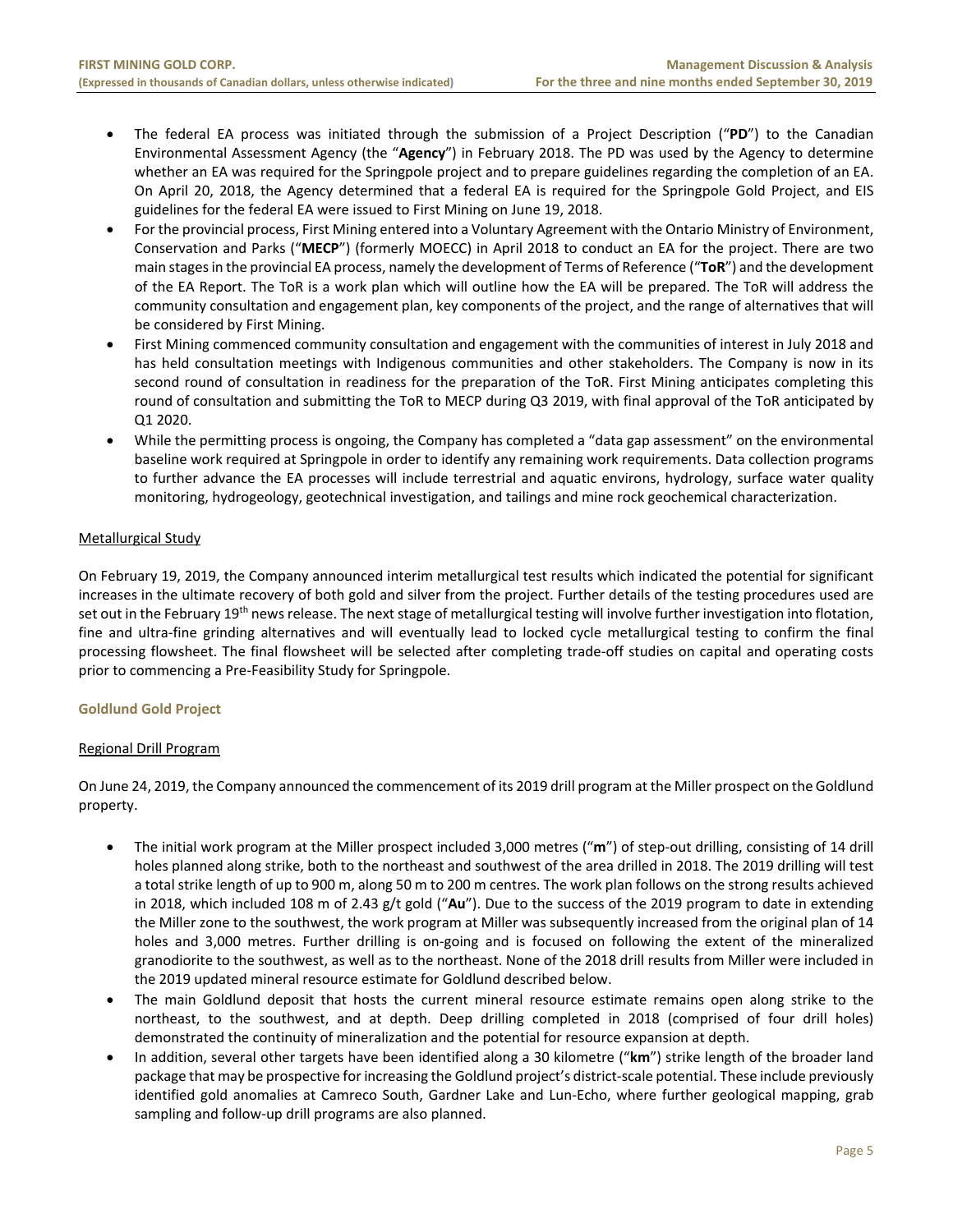# Updated Mineral Resource Estimate

On March 27, 2019, the Company announced the results of an updated mineral resource estimate for Goldlund, which has an effective date of March 15, 2019 and was prepared by WSP Canada Inc. ("**WSP**") of Sudbury, Ontario in accordance with NI 43‐ 101 (the "**2019 Goldlund Resource Estimate**"). A summary of the overall changes in the updated mineral resource estimate for Goldlund are as follows:

- Indicated resource Au ounces ("**oz**") increased by 248,700 oz. This increase in oz corresponds to an increase in tonnage of 3,535,900 tonnes from 9,324,100 tonnes at an average grade of 1.87 g/t Au to 12,860,000 tonnes at an average grade of 1.96 g/t Au.
- Inferred resource Au oz decreased by 628,400 oz, after adjusting for the proportion of Inferred resource tonnes removed due to the upgrade of certain tonnes to the Indicated resource category. This represents an overall reduction in tonnage of 22,533,000 tonnes from 40,895,000 tonnes at an average grade of 1.33 g/t Au to 18,362,000 tonnes at an average grade of 1.49 g/t Au.

In summary, the updated mineral resource estimate for Goldlund incorporated approximately 40,000 m of incremental drilling, the bulk of which was focused on Zone 7. While the increased data density and geological understanding of the deposits resulted in increased confidence of the resource, adding 3,535,900 tonnes at an average grade of 1.96 g/t Au**,** it also resulted in the loss of a large number of tonnes and ounces in the Inferred resource category. First Mining's technical team believes that the increased understanding of the deposit will assist the Company in better targeting subsequent drill programs aimed at growing the current resource body at Goldlund, which remains open along strike to the northeast, to the southwest, and at depth. Further details can be found in the technical report for the 2019 Goldlund Resource Estimate entitled "Technical Report and Resource Estimation Update, Goldlund Gold Project, Sioux Lookout, Ontario", which was prepared by WSP in accordance with NI 43‐101 and was filed by the Company on SEDAR on April 1, 2019.

# **At‐The‐Market Financing**

On August 20, 2019, First Mining announced it had entered into an at‐the‐market ("**ATM**") equity distribution agreement with Cantor Fitzgerald Canada Corporation as agent pursuant to which First Mining may, at its discretion and from time‐to‐time, sell such number of common shares of the Company with aggregate gross proceeds of up to \$15.0 million. The sale of these common shares will be made through "at-the-market distributions" as defined in the Canadian Securities Administrators' National Instrument 44‐102 *Shelf Distributions*, including sales made directly on the Toronto Stock Exchange (the "**TSX**"), or any other recognized marketplace upon which the Company's common shares are listed or quoted or where the common shares are traded in Canada. Since August 20, 2019, First Mining has not sold any common shares of the Company under the ATM facility.

# **Non‐Brokered Private Placement Financing**

On May 16, 2019, the Company completed a non-brokered private placement raising aggregate gross proceeds of \$7,411 (the "**Offering**"). Pursuant to the Offering, the Company issued 20,412,995 units of the Company (the "**Units**") at a price of \$0.27 per Unit for gross proceeds of \$5,511, and 5,277,777 flow‐through units of the Company (the "**FT Units**") at a price of \$0.36 per FT Unit for gross proceeds of \$1,900.

Each Unit consisted of one common share of the Company and one‐half of one common share purchase warrant (each whole common share purchase warrant, a "**Warrant**"). Each Warrant entitles the holder to acquire one common share of the Company until May 16, 2022 at a price of \$0.40.

Each FT Unit consisted of one flow-through common share of the Company that qualifies as a "flow-through share" for the purposes of the *Income Tax Act* (Canada) (the "**ITA**") and one‐half of one Warrant on the same terms as the Warrants forming part of the Units.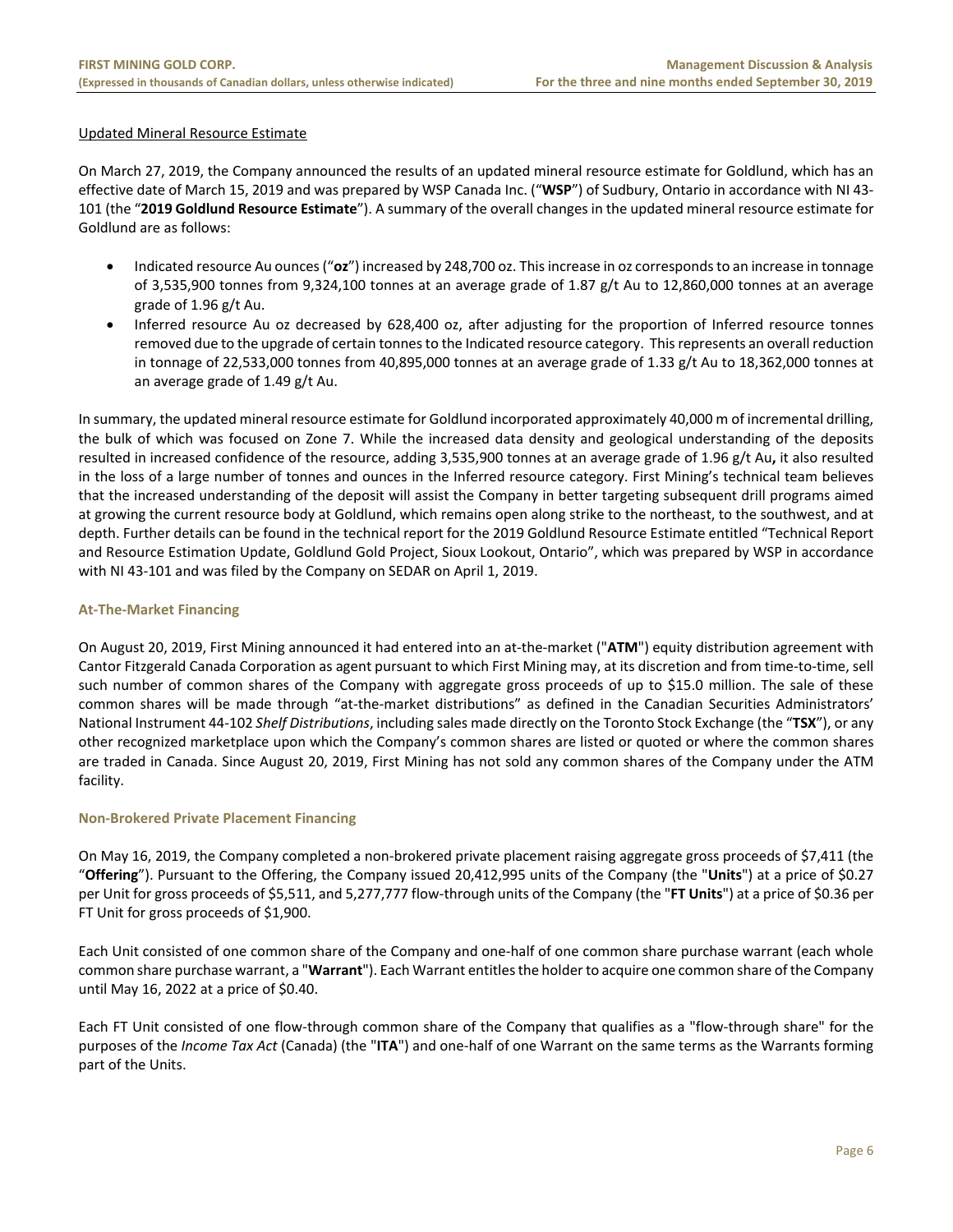# **SELECT FINANCIAL INFORMATION**

|                                                             | For the nine months ended September 30, |  |             |  |          |  |  |  |  |  |  |  |
|-------------------------------------------------------------|-----------------------------------------|--|-------------|--|----------|--|--|--|--|--|--|--|
| <b>Financial Results:</b>                                   | 2019                                    |  | 2018        |  | 2017     |  |  |  |  |  |  |  |
| Mineral Property Expenditures <sup>(1)</sup>                | 4,096                                   |  | 6,303       |  | 9,611    |  |  |  |  |  |  |  |
| Net Loss                                                    | (4,686)                                 |  | (5,987)     |  | (9,946)  |  |  |  |  |  |  |  |
| Net Loss Excluding Certain Non-cash Items <sup>(2)(3)</sup> | (2,964)                                 |  | (3, 347)    |  | (4, 469) |  |  |  |  |  |  |  |
| Basic and Diluted Net Loss Per Share<br>(in Dollars) $(4)$  | $(0.01)$ \$                             |  | $(0.01)$ \$ |  | (0.02)   |  |  |  |  |  |  |  |

| <b>Financial Position:</b>           | September 30,<br>2019 |   | December 31,<br>2018 | December 31,<br>2017 |
|--------------------------------------|-----------------------|---|----------------------|----------------------|
| Cash and Cash Equivalents            | 5,687                 | S | $5,115$ \$           | 15,400               |
| Working Capital <sup>(2)</sup>       | 8,360                 |   | 7,536                | 19,401               |
| <b>Mineral Properties</b>            | 248,509               |   | 244,129              | 239,871              |
|                                      |                       |   |                      |                      |
| <b>Total Assets</b>                  | 263,470               |   | 257,532              | 265,737              |
| <b>Total Non-current Liabilities</b> | $\sim$                |   | $\sim$               | <b>1</b>             |

(1) This represents the costs directly related to exploration and evaluation expenditures that have been capitalized into mineral properties, excluding share‐based payments.

(2) This is a non‐IFRS measurement with no standardized meaning under IFRS and may not be comparable to similar financial measures presented by other issuers. For further information and a detailed reconciliation, please see the section in this MD&A titled "Non‐IFRS Measures".

(3) "The certain non‐cash items excluded" refers to the "Share‐based Payments" and "Write‐down of Mineral Properties"

(4) The basic and diluted loss per share calculations result in the same amount due to the anti‐dilutive effect of outstanding stock options and warrants.

#### **CANADIAN MINERAL PROPERTY PORTFOLIO LOCATIONS**



The Company classifies its mineral properties as Tier 1, Tier 2, and Tier 3:

- **Tier 1 projects** are core, material assets which include the Company's largest and most advanced mineral resource‐ stage projects.
- **Tier 2 projects** are resource‐stage assets which host mineral resources.
- **Tier 3 projects** are grassroots exploration projects that host mineralization but have not received sufficient drilling to delineate mineral resources.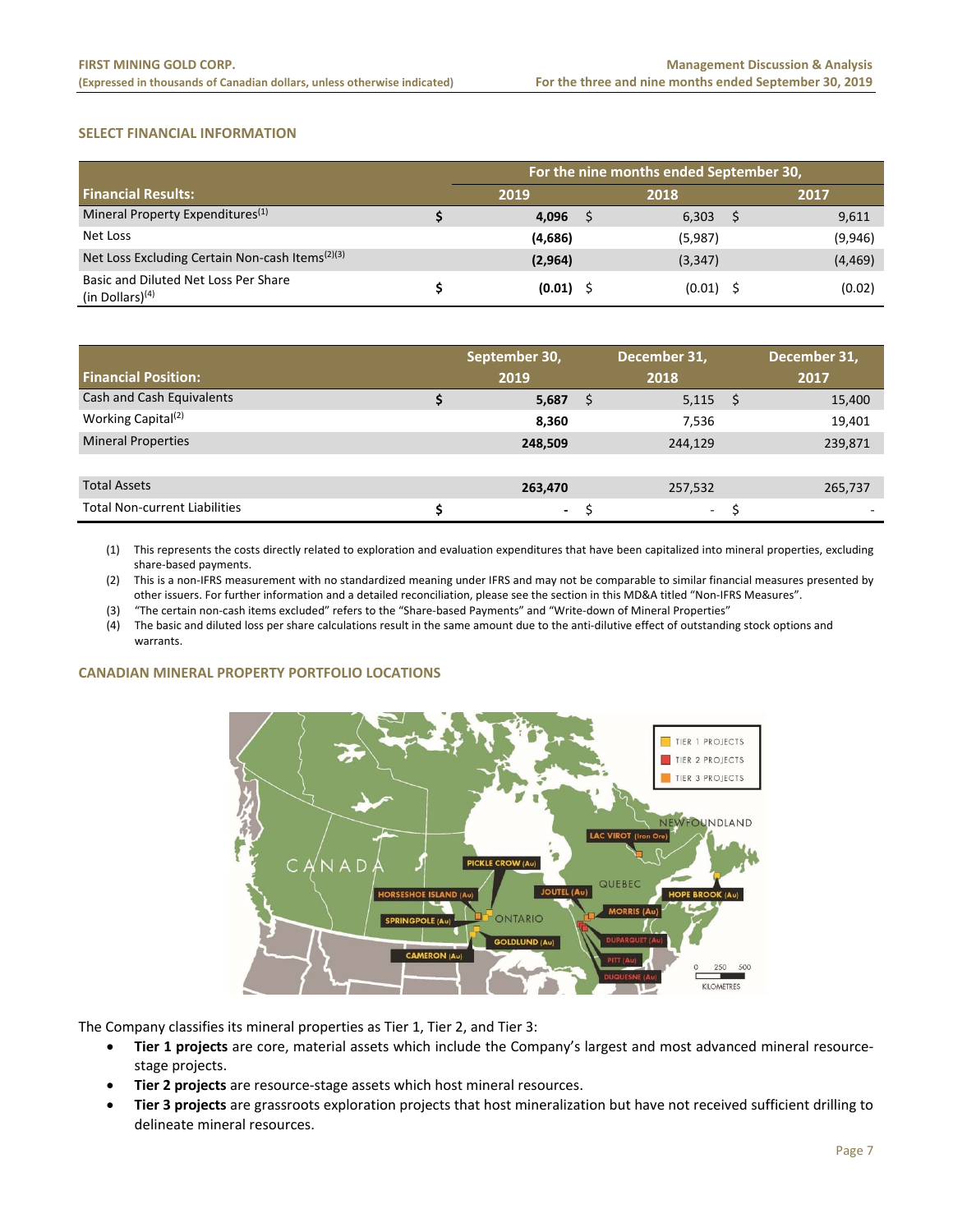#### **MINERAL PROPERTY PORTFOLIO GOLD RESOURCES (1)**

| Project                                 | <b>Tonnes</b> | Gold<br>Grade (g/t) | <b>Silver</b><br>Grade (g/t) | <b>Contained Gold</b><br><b>Ounces (oz)</b> | <b>Contained</b><br><b>Silver Ounces</b><br>(oz) |
|-----------------------------------------|---------------|---------------------|------------------------------|---------------------------------------------|--------------------------------------------------|
| <b>Measured Resources</b>               |               |                     |                              |                                             |                                                  |
| Cameron Gold Project <sup>(2)</sup>     | 3,360,000     | 2.75                |                              | 297,000                                     |                                                  |
| Duparquet Gold Project <sup>(3)</sup>   | 18,470        | 1.52                |                              | 901                                         |                                                  |
| <b>Indicated Resources</b>              |               |                     |                              |                                             |                                                  |
| Springpole Gold Project <sup>(4)</sup>  | 139,100,000   | 1.04                | 5.40                         | 4,670,000                                   | 24,190,000                                       |
| Goldlund Gold Project <sup>(8)</sup>    | 12,860,000    | 1.96                |                              | 809,200                                     |                                                  |
| Hope Brook Gold Project                 | 5,500,000     | 4.77                |                              | 844,000                                     |                                                  |
| Cameron Gold Project <sup>(5)</sup>     | 2,170,000     | 2.40                |                              | 167,000                                     |                                                  |
| Duparquet Gold Project <sup>(3)</sup>   | 7,122,070     | 1.73                | $\overline{\phantom{a}}$     | 396,134                                     |                                                  |
| Duquesne Gold Project                   | 1,859,200     | 3.33                |                              | 199,161                                     |                                                  |
| <b>Inferred Resources</b>               |               |                     |                              |                                             |                                                  |
| Springpole Gold Project <sup>(4)</sup>  | 11,400,000    | 0.63                | 3.10                         | 230,000                                     | 1,120,000                                        |
| Goldlund Gold Project <sup>(8)</sup>    | 18,362,000    | 1.49                |                              | 876,954                                     |                                                  |
| Hope Brook Gold Project                 | 836,000       | 4.11                |                              | 110,000                                     |                                                  |
| Cameron Gold Project <sup>(6)</sup>     | 6,535,000     | 2.54                | $\overline{\phantom{a}}$     | 533,000                                     |                                                  |
| Pickle Crow Gold Project <sup>(7)</sup> | 9,452,000     | 4.10                | $\qquad \qquad \blacksquare$ | 1,230,500                                   |                                                  |
| Duparquet Gold Project <sup>(3)</sup>   | 4,066,284     | 1.85                |                              | 242,312                                     |                                                  |
| Duquesne Gold Project                   | 1,563,100     | 5.58                |                              | 280,643                                     |                                                  |
| Pitt Gold Project                       | 1,076,000     | 7.42                |                              | 257,000                                     |                                                  |
|                                         |               |                     |                              |                                             |                                                  |
| <b>Total Measured Resources</b>         | 3,378,470     | 2.74                |                              | 297,901                                     |                                                  |
| <b>Total Indicated Resources</b>        | 168,611,270   | 1.30                | 5.40                         | 7,085,495                                   | 24,190,000                                       |
| <b>Total Measured and</b>               |               |                     |                              |                                             |                                                  |
| <b>Indicated Resources</b>              | 171,989,740   | 1.33                | 5.40                         | 7,383,396                                   | 24,190,000                                       |
| <b>Total Inferred Resources</b>         | 53,290,384    | 2.21                | 3.10                         | 3,760,409                                   | 1,120,000                                        |

(1) The mineral resources set out in this table are based on the technical report for the applicable property, the title and date of which are set out under the applicable property description within the section "Mineral Property Portfolio Review" in this MD&A or in the Company's Annual Information Form for the year ended December 31, 2018, which is available under the Company's SEDAR profile at www.sedar.com.

(2) Comprised of 2,670,000 tonnes of pit‐constrained (0.55 g/t Au cut‐off) Measured resources at 2.66 g/t Au, and 690,000 tonnes of underground (2.00 g/t Au cut‐off) Measured resources at 3.09 g/t Au.

(3) The Company owns 100% of the Central Duparquet Property, and a 10% indirect interest in the Duparquet Gold Project. The Measured, Indicated and Inferred mineral resources for Duparquet shown in the above table reflect both of these ownership interests.

(4) Open pit mineral resources are reported at a cut-off grade of 0.4 g/t Au. Cut-off grades are based on a gold price of US\$1,400/oz and a gold processing recovery of 80% and a silver price of US\$15/oz and a silver processing recovery of 60%. The estimated life of mine strip ratio for the resource estimate is 2.1. Silver resource shown in separate column with grade representing silver g/t, and contained ounces representing silver Ag.

(5) Comprised of 820,000 tonnes of pit‐constrained (0.55 g/t Au cut‐off) Indicated resources at 1.74 g/t Au, and 1,350,000 tonnes of underground (2.00 g/t Au cut‐off) Indicated resources at 2.08 g/t Au.

(6) Comprised of 35,000 tonnes of pit‐constrained (0.55 g/t Au cut‐off) Inferred resources at 2.45 g/t Au, and 6,500,000 tonnes of underground (2.00 g/t Au cut‐off) Inferred resources at 2.54 g/t Au.

(7) Comprises 1,887,000 tonnes of pit‐constrained (0.50 g/t Au cut‐off) Inferred resources at 1.30 g/t Au, and 7,565,000 tonnes of underground Inferred resources that consist of: (i) a bulk tonnage, long‐hole stoping component (2.00 g/t Au cut‐off); and (ii) a high‐grade cut‐and‐fill component (2.60 g/t Au cut‐off) over a minimum width of 1 metre.

(8) Resources are stated as contained within a conceptual pit shell using a gold price of US\$1,350/oz, mining costs of US\$2.00 per tonne, processing plus G&A costs of US\$15.40 per tonne, 93% recoveries and an average pit slope of 48 degrees.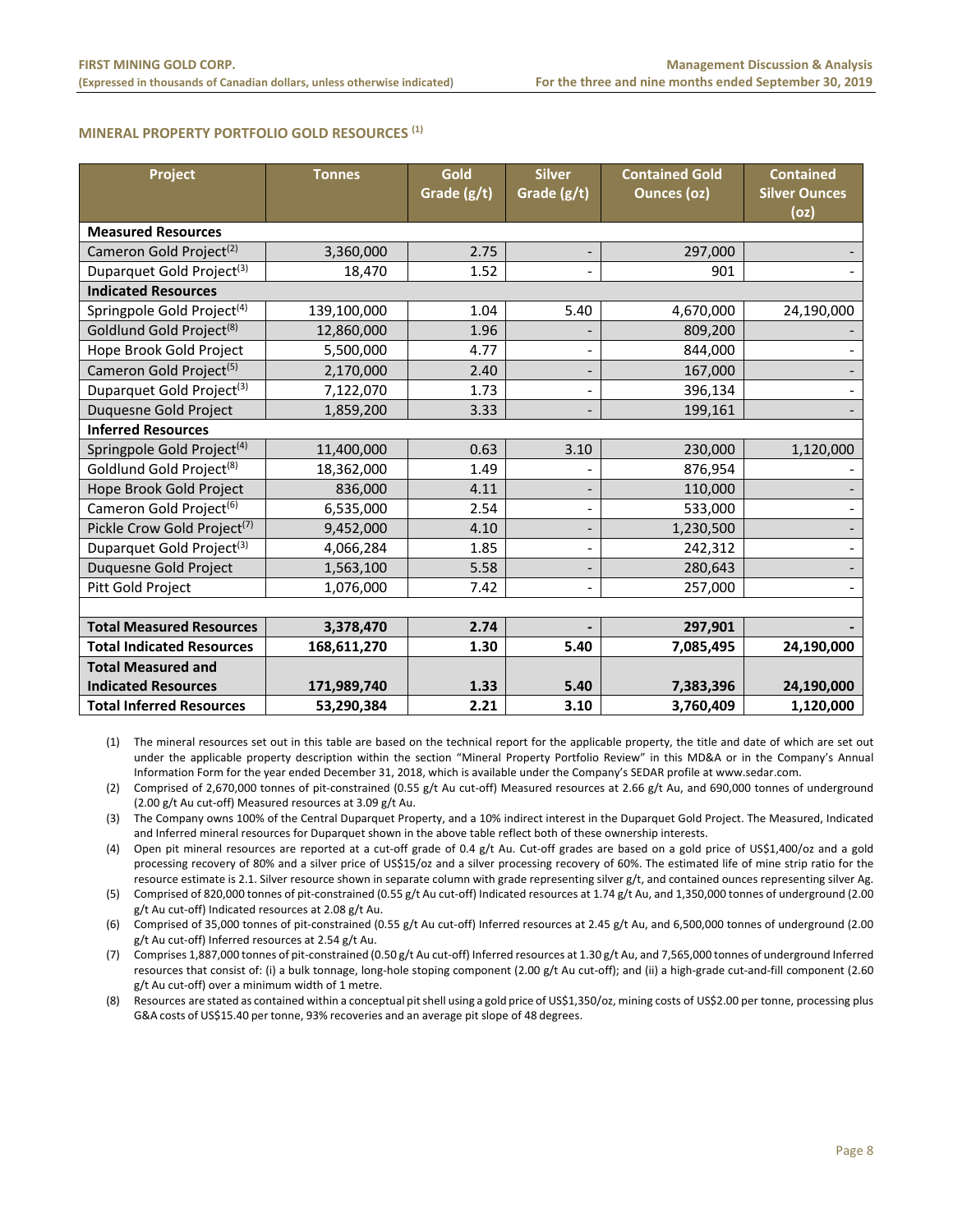#### **MINERAL PROPERTY PORTFOLIO REVIEW**

First Mining has properties located in Canada, Mexico, and the United States. The following section discusses the Company's priority and other significant projects.

*Readers are cautioned that, with respect to any Preliminary Economic Assessment ("PEA") referenced in the section below or anywhere else in this MD&A, a PEA is preliminary in nature, any inferred mineral resources included therein are considered too speculative geologically to have the economic considerations applied to them that would enable them to be categorized as mineral reserves, and there is no certainty that the PEA will be realized. Mineral resources that are not mineral reserves do not have demonstrated economic viability. Actual results may vary, perhaps materially. The Company is not aware of any environmental, permitting, legal, title, taxation, socio‐political, marketing or other issue which may materially affect this estimate of mineral resources. The projections, forecasts and estimates herein and in any technical reports referred to herein constitute forward‐looking statements and readers are urged not to place undue reliance on such forward‐looking statements.*

# *Tier 1 Projects*

 $\overline{a}$ 

# **Springpole, Ontario**

The Springpole property covers an area of 41,943 hectares in northwestern Ontario, consisting of 30 patented mining claims, 435 contiguous mining claims and thirteen mining leases. The project is located approximately 110 km northeast of the municipality of Red Lake in northwestern Ontario and is situated within the Birch‐Uchi Greenstone Belt. The large, open pittable resource is supported by significant infrastructure, including a 72‐man onsite camp, winter road access, a logging road and nearby power lines within 40 km. Springpole is located within an area that is covered by Treaty Three and Treaty Nine First Nations Agreements.

With approximately 4.7 million ounces of gold in the Indicated resource category, Springpole is one of the largest undeveloped gold projects in Ontario<sup>1</sup>.

On October 16, 2019, the Company announced the results of the 2019 Springpole PEA, which was prepared by SRK in accordance with NI 43‐101. The 2019 Springpole PEA update evaluates the recovery of gold and silver from a 36,000 tpd open pit operation at an average head grade of 1.00  $g/t$  Au and 5.28  $g/t$  Ag. The mineral resource estimate used for the 2019 Springpole PEA was the same as was used in the previous PEA for the project and remains current. A copy of the 2019 Springpole PEA technical report entitled "Preliminary Economic Assessment Update for the Springpole Gold Project, Ontario, Canada", which was prepared for the Company by SRK Consulting (Canada) Inc. in accordance with NI 43-101 and has an effective date of September 1, 2019, was filed by the Company on SEDAR on November 7, 2019. Under the 2019 Springpole PEA, capital costs for the processing facility were estimated to be US\$519 million, inclusive of a US\$104 million contingency. No major plant rebuild or expansion was considered during the LOM, with sustaining capital set to maintain the equipment in operating condition. No allowance for salvage value was made.

<sup>1</sup> Source: S&P Market Intelligence database as of November 6, 2019. Ranking among undeveloped primary gold resources per jurisdiction.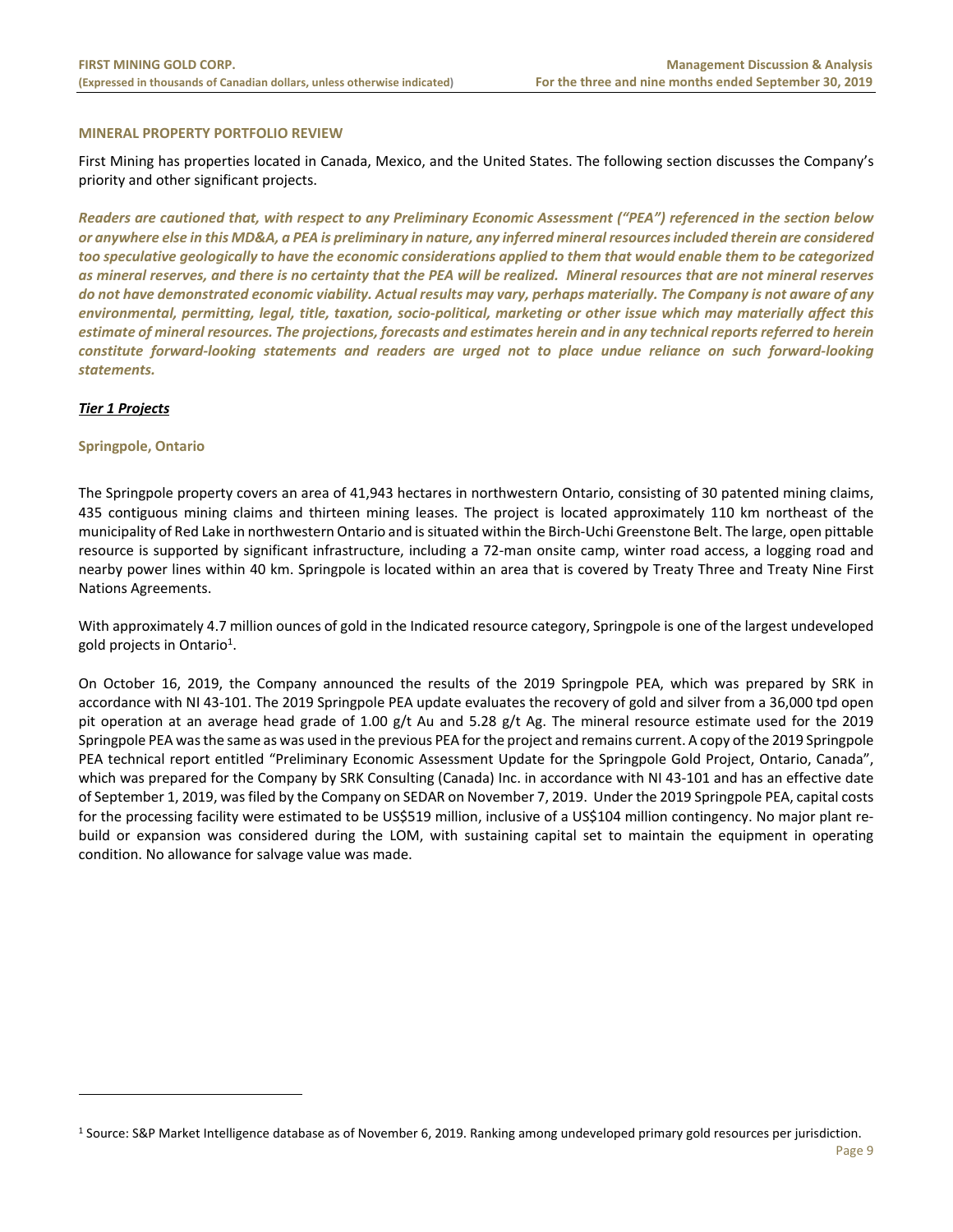Highlights of the 2019 Springpole PEA as compared to the previous PEA are as follows:

| <b>Parameters</b>                      | <b>2019 PEA</b>                 | <b>2017 PEA</b>                 |
|----------------------------------------|---------------------------------|---------------------------------|
| Mine life                              | 12 years                        | 12 years                        |
| Initial capital cost                   | US\$809 million                 | US\$586 million                 |
| Base case gold price                   | US\$1,300 per oz                | US\$1,300 per oz                |
| Base case silver price                 | US\$20 per oz                   | US\$20 per oz                   |
| Exchange rate (CAD/USD)                | 0.75                            | 0.75                            |
| Gold processing recovery               | 88%                             | 80%                             |
| Silver processing recovery             | 93%                             | 85%                             |
| Average annual payable production      | 353,900 oz Au and 1,937,000 oz  | 296,500 oz Au and 1,632,000     |
|                                        | Ag                              | oz Ag                           |
| <b>Economic Results</b>                | <b>2019 PEA</b>                 | <b>2017 PEA</b>                 |
| Pre-tax NPV at 5% discount rate        | US\$1,233 million               | US\$1,159 million               |
| Pre-tax Internal rate of return        | 25.5%                           | 32.3%                           |
| Post-tax NPV at 5% discount rate       | US\$841 million                 | US\$792 million                 |
| Post-tax Internal rate of return       | 21.8%                           | 26.2%                           |
| Non-discounted post-tax payback period | 3.4 years                       | 3.2 years                       |
| "All-in Sustaining" cash costs         | US\$611 per oz of Au equivalent | US\$655 per oz of Au equivalent |

The Company is focused on advancing the permitting and development of Springpole, and its activities in this regard can be summarized as follows:

# Metallurgical study

On June 11, 2018, the Company contracted M3 Engineering and Technology Corporation, with input from First Majestic Silver Corp.'s metallurgical team, to manage a metallurgical testwork program to improve the forecast gold and silver recoveries for the Springpole property and to define the process flowsheet. On February 19, 2019, the Company announced the interim metallurgical test results from the program, which indicated the potential for significant increases in the ultimate recovery of both gold and silver from the project. The results from this metallurgical testwork program were incorporated into the 2019 Springpole PEA, and thereafter are planned to be used in the preparation of a Pre‐Feasibility Study for Springpole, which the Company expects to initiate in early 2020.

Based on the testwork carried out, a flowsheet that includes flotation followed by leaching of reground concentrate and combined (rougher plus cleaner) tails presents as the more beneficial processing route for the Springpole project. This flowsheet is based on a primary grind of P<sub>80</sub> 150 microns (" $\mu$ m") ahead of flotation, with a cleaner flotation concentrate being reground to ~17 µm ahead of agitated leaching. Under these conditions, overall extractions achieved were 91% for gold and 96% for silver. When accounting for carbon-in-pulp, carbon stripping and electrowinning circuit losses, the overall recoveries expected and used for the economics presented in the 2019 Springpole PEA are 88% for gold and 93% for silver.

The next stage of metallurgical testing will involve further investigation into flotation, fine and ultrafine grinding alternatives, and potential pre‐flotation removal of silicate gangue and will eventually lead to locked cycle metallurgical testing to confirm the final processing flowsheet. This final flowsheet will be selected after completing trade‐off studies on capital and operating costs as part of a Pre‐Feasibility Study for Springpole.

#### Indigenous consultation process

On February 13, 2018, the Company announced that it had signed a Negotiation Protocol Agreement (the "**Negotiation Protocol**") with the Lac Seul First Nation, the Slate Falls First Nation and the Cat Lake First Nation in Ontario (together, the "**Shared Territory Protocol Nations**"). There has been continued community engagement on the Springpole ToR and the second round of engagement with the local communities for the EA process commenced in 2019. This consultation includes the Company's plans to study and mitigate any potential impacts from the development of Springpole.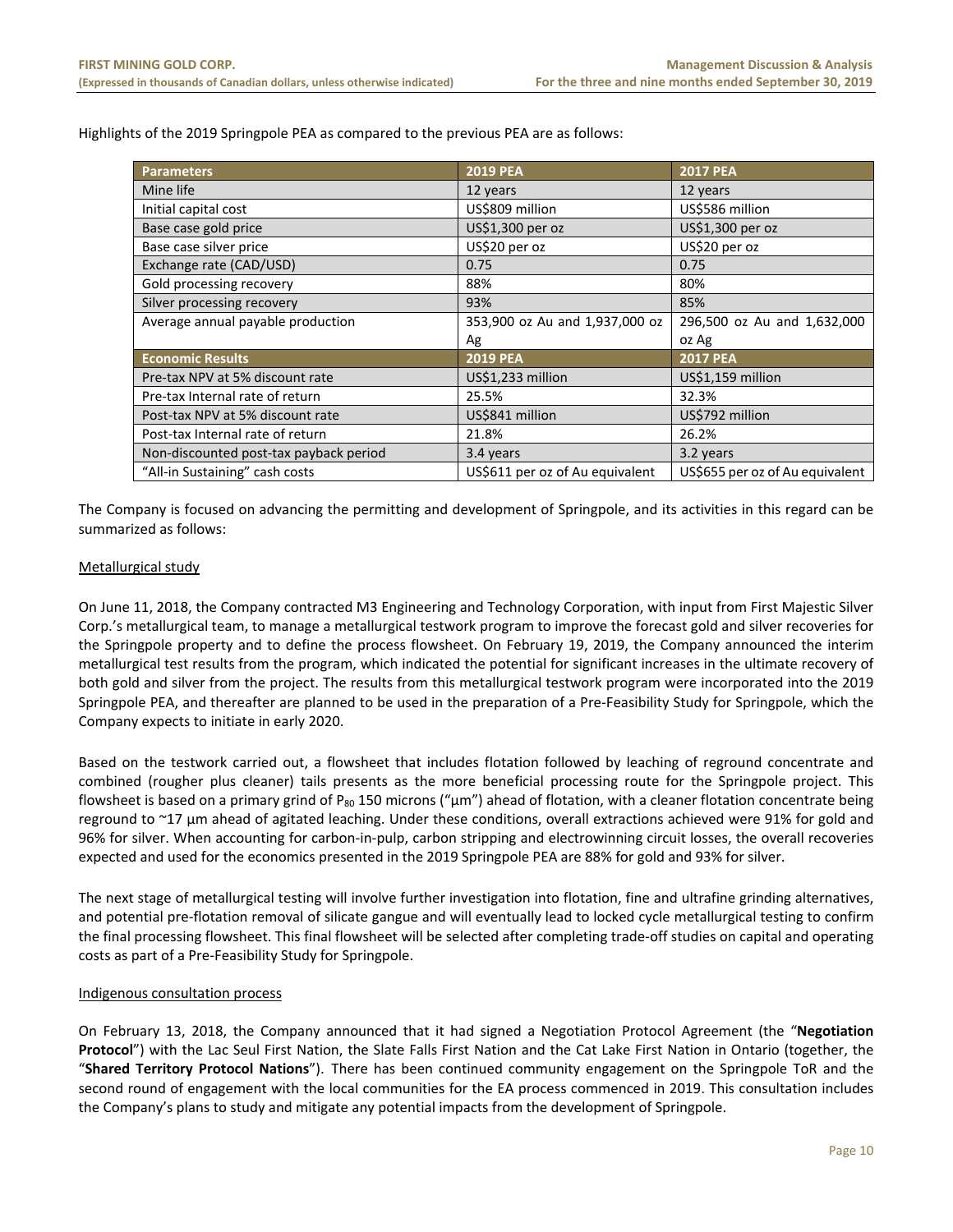# Geotechnical coffer dam drilling

On April 19, 2018, the Company announced the completion of a geotechnical drilling program to investigate the lake bed sediments and bedrock along the proposed alignment of the coffer dams at Springpole. The pre‐feasibility level geotechnical drilling program has been completed over the approximately 800 m long footprint of the three coffer dams which are required to dewater the north bay of Springpole Lake.

# Springpole Project Enhancement Opportunities

The 2019 Springpole PEA identified several opportunities to enhance the project economics which the Company plans to investigate as it continues to advance the Springpole project. These parameters include:

- **Mine Plan Optimization.** Refined pit optimization parameters could result in better optimized open pit limits which could reduce the overall strip ratio which is currently 2.1:1.
- **Further Metallurgical Testing.** Continued efforts to investigate opportunities to improve the gold and silver recoveries through further metallurgical testing and refining milling processes.
- **Geotechnical Studies.** A better hydrogeological and geotechnical understanding may increase pit slope angles, potentially reducing costs associated with mining waste material.
- **Resource Expansion.** There are other geophysical targets around the current resource area where additional drilling has the potential to add resources, which has the potential to extend the life of the project beyond 12 years production (which is the current LOM scoped in the 2019 Springpole PEA).

Activities involved in advancing the project to pre‐feasibility include additional metallurgical testwork, advanced hydrogeological and geotechnical characterization, permitting and continued baseline environmental studies. A number of these studies are ongoing as part of the data collection in support of the completion of an EIS for the project.

#### Environmental Assessment process

On March 7, 2018, the Company announced that a PD had been submitted to, and subsequently accepted by, the Agency. The PD is a required government filing that initiated the federal EA process for Springpole. On April 20, 2018, the Agency determined that a federal EA is required for the Springpole Gold Project. The EA process and eventual project approval is expected to take approximately 24 months, after which permitting for construction can commence.

On June 26, 2018, the Company announced that the final EIS guidelines for a federal EA for Springpole had been issued by the Agency. The final EIS guidelines were issued following the expiry of a public comment period on the draft EIS guidelines which had been made available to the public since April 27, 2018. The final EIS guidelines outline federal information requirements for the preparation of an EIS and were prepared after taking into consideration comments received from federal departments, the Ontario provincial ministry, Indigenous groups and the general public. To meet the requirements of the EIS, the Company has already undertaken a broad range of environmental baseline studies at Springpole to collect biophysical data, which includes fish community and habitat surveys, species at risk surveys, atmospheric environment surveys as well as surface, ground water and hydrology surveys. Currently, the Company is collecting environmental baseline data and other information to prepare an EIS for Springpole.

In parallel with the federal EA process, on April 23, 2018, the Company announced that it had entered into a Voluntary Agreement with the MECP to complete certain requirements under the Ontario *Environmental Assessment Act*. This marks the commencement of a provincial Individual EA for Springpole, and the Company is in the process of preparing the ToR, which will describe the scope of the EA and how the Company intends to undertake all aspects of the provincial EA, including consultation efforts with Indigenous communities and other stakeholders.

#### **Goldlund, Ontario**

The Goldlund property in northwestern Ontario consists of 1,349 mining claims (totaling 27,255 hectares), 27 patented claims (totaling 433 hectares), 1 mining lease (48.56 hectares), and 1 License of Occupation (74.84 hectares). Rocks at the property consist of a volcanic sequence about 1.5 km wide. This north-easterly striking volcanic sequence is intruded by several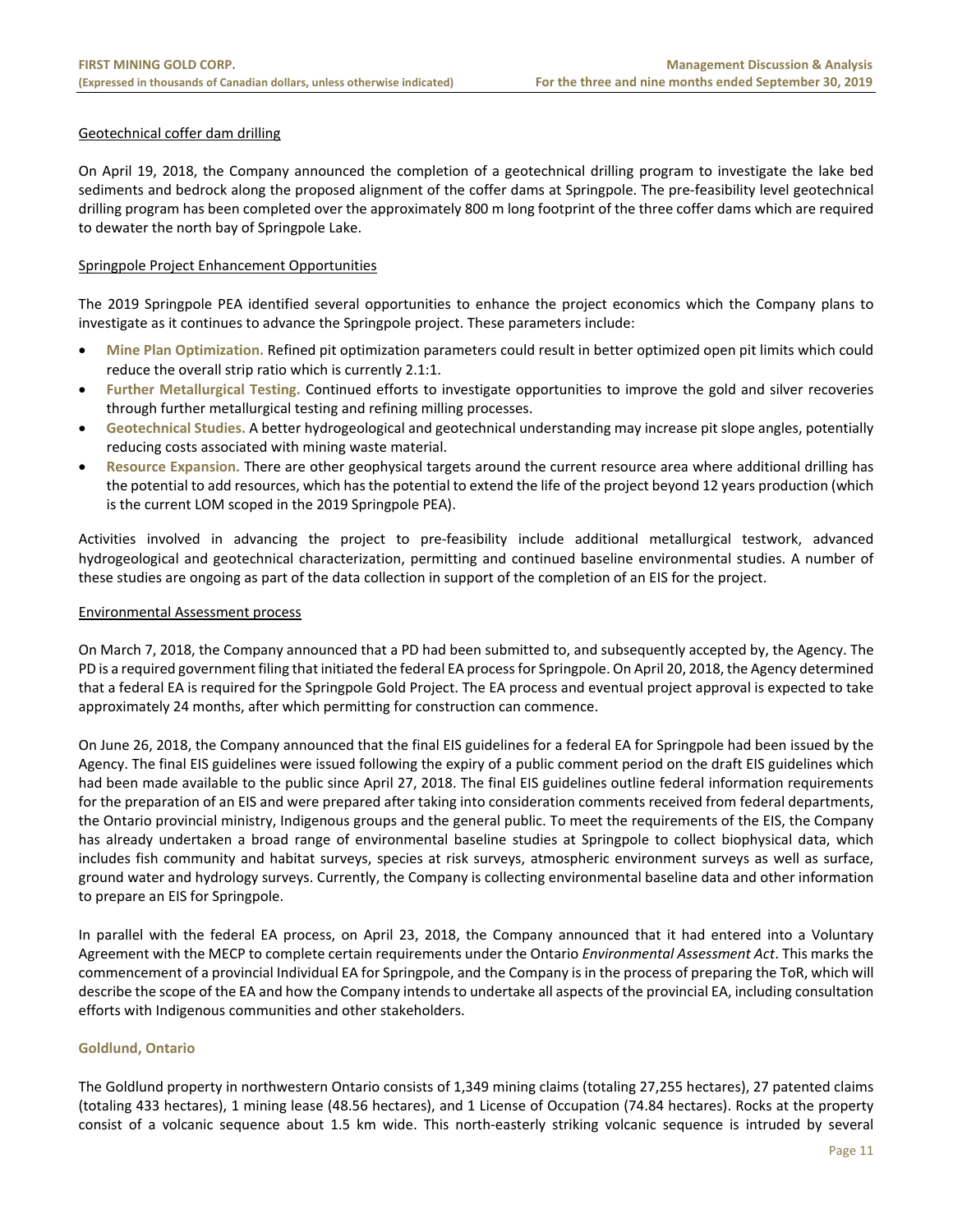granodiorite sills. These sills are the host rock of the gold mineralization. These strata‐parallel intrusions are known to extend for over 50 km along the strike of the property. A number of historic gold occurrences are present on the property. The majority of identified mineralization is hosted within the Central and Southern Volcanic Belts and historic production demonstrates the presence of small zones of higher‐grade mineralization. A technical report titled "Technical Report and Resource Estimation Update, Goldlund Gold Project, Sioux Lookout, Ontario", which has an effective date of March 15, 2019, was prepared by WSP in accordance with NI 43‐101 and was filed by the Company on SEDAR on April 1, 2019, and is available under the Company's SEDAR profile at www.sedar.com and on the Company's website at www.firstmininggold.com.

Mining at Goldlund in the 1980s produced approximately 90,700 tonnes of ore grading 4.23 g/t Au from underground and 39,000 tonnes of ore grading 4.80 g/t from a small open pit. The project has year‐round road access from Ontario Highway 72, which is 2 km to the south, and regional power lines are located 15 km to the north.

# 2019 Regional drill program

On June 24, 2019, the Company announced the commencement of drilling at the Miller prospect on the Goldlund property. The initial work program at Miller included 3,000 m of step‐out drilling, consisting of 14 drill holes along strike, both to the northeast and southwest of the area drilled in 2018. The 2019 drilling will test a total strike length of up to 900 m, along 50 m to 200 m centres. The work plan follows on the strong results achieved in 2018, which included 108 m of 2.43 g/t gold (see news release dated March 27, 2019 for final Miller results). Due to the success of the 2019 program to date in extending the Miller zone to the southwest, the work program at Miller was subsequently increased from the original plan of 14 holes and 3,000 metres. Further drilling is on-going and is focused on following the extent of the mineralized granodiorite to the southwest, as well as to the northeast. None of the 2018 drill results from Miller were included in the 2019 updated mineral resource estimate for Goldlund.

For the year 2018, the Company spent approximately \$2,411 for exploration expenditures on the Goldlund property, including approximately 5,000 m of infill drilling and 1,944 m of regional exploration drilling along the property's 50 km strike length.

On September 25, 2019, the Company announced initial assay results from the drilling completed to date at the Miller prospect.

| <b>Hole</b>    | <b>Metres</b> | Grade         |
|----------------|---------------|---------------|
| Hole MI-19-014 | 207.0         | 1.57 g/t Au   |
| Including      | 49.0          | $2.31$ g/t Au |
| Including      | 41.0          | 4.17 $g/t$ Au |
| Including      | 1.0           | 55.28 g/t Au  |
| Hole MI-19-013 | 182.0         | 1.09 g/t Au   |
| Including      | 21.0          | 2.73 g/t Au   |
| Including      | 1.0           | 35.19 g/t Au  |
| Hole MI-19-015 | 167.0         | $0.97$ g/t Au |
| Including      | 33.0          | $1.66$ g/t Au |

Drill highlights from the first seven holes drilled at Miller include:

The current strike length of mineralization at Miller has been extended over 450 metres and remains open to the southwest and at depth. For details regarding the assay results see the Company's new release dated September 25, 2019 filed on SEDAR under the Company's SEDAR profile at www.sedar.com.

#### 2018 Regional drilling

Following the Phase 1 and 2 drilling campaigns, the Company commenced a regional exploration drilling campaign at Goldlund in June 2018. The 2018 exploration drilling campaign focused on showings at the Miller, Eaglelund and Miles targets, which are approximately 10 km northeast of the current resource area, and included 16 holes totaling 1,944 m.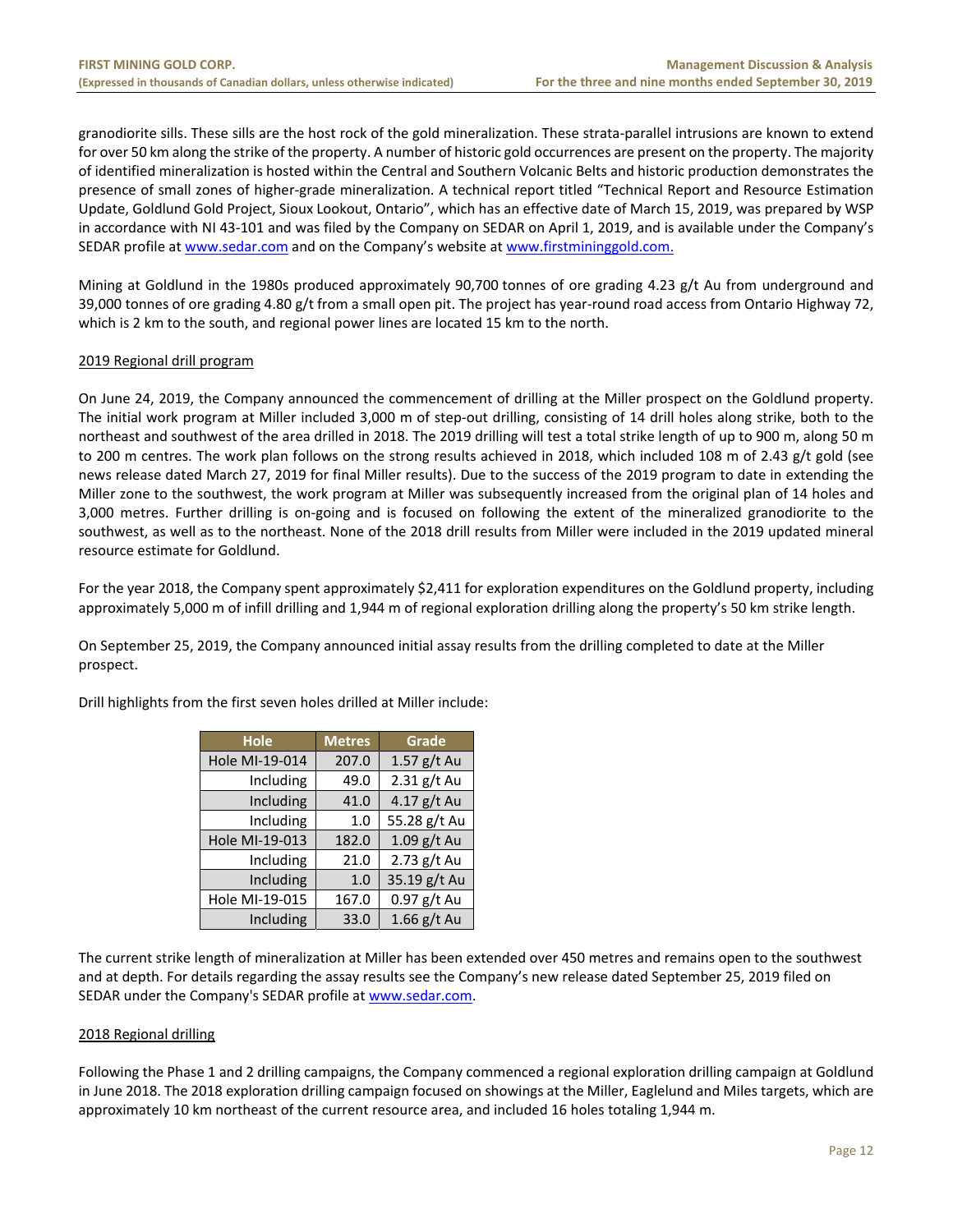Final fire assay results and metallic screen fire assay results for the Miller prospect were announced on August 20, 2018, September 20, 2018 and March 27, 2019, respectively. The early results from the Miller prospect indicated that the entire width of the sill/dyke appears receptive to gold mineralization and this mineralization remains open along strike in both directions and also at depth.

In addition to the highlights of the Miller prospect drilling results noted below, please see the Company's news releases dated August 20, 2018, September 20, 2018 and March 27, 2019 for further details regarding the assay results, which include seven diamond drill holes at the Eaglelund prospect, and one diamond drill hole at the Miles prospect. This completed the Company's 2018 regional drill program at Goldlund.

| Hole           | <b>Metres</b> | Grade         |
|----------------|---------------|---------------|
| Hole MI-18-001 | 107.6         | $0.42$ g/t Au |
| including      | 73.6          | $0.55$ g/t Au |
| Hole MI-18-002 | 142.1         | $1.90$ g/t Au |
| including      | 108.0         | 2.43 g/t Au   |
| Hole MI-18-003 | 48.0          | $1.17$ g/t Au |
| including      | 15.0          | $1.70$ g/t Au |
| Hole MI-18-004 | 23.8          | $0.54$ g/t Au |
| including      | 5.8           | $1.40$ g/t Au |
| Hole MI-18-005 | 10.0          | $0.45$ g/t Au |
| and            | 1.0           | 4.18 g/t Au   |
| Hole MI-18-006 | 22.0          | $0.70$ g/t Au |
| including      | 0.38          | 20.80 g/t Au  |
| Hole MI-18-007 | 49.0          | 2.58 $g/t$ Au |
| including      | 21.5          | 5.54 g/t Au   |
| Hole MI-18-008 | 14.0          | $0.63$ g/t Au |
| including      | $2.5\,$       | $1.85$ g/t Au |

Highlights of the released Miller prospect drilling results are as follows:

# **Hope Brook, Newfoundland**

The Hope Brook property covers an area of 26,650 hectares in Newfoundland, including 6 mineral licenses, with a deposit hosted by pyritic silicified zones occurring within a deformed, strike‐extensive advanced argillic alteration zone. A technical report titled "2015 Mineral Resource Estimate Technical Report for the Hope Brook Gold Project, Newfoundland and Labrador, Canada", prepared by Mercator Geological Services Limited in accordance with NI 43‐101, was filed by the Company on SEDAR on November 27, 2015, and is available under the Company's SEDAR profile at www.sedar.com and on the Company's website at www.firstmininggold.com.

The resource covers 1.5 km of an 8 km mineralized structure. Substantial infrastructure at the property includes a ramp to 350 m below surface with vent raise, line‐power to site, commercial barge and landing craft ramp, air strip, and a strong local labour force. Hope Brook was a former operating gold mine that produced 752,163 oz Au from 1987 to 1997.

In September 2017, the Company completed approximately 850 m of drilling to identify new areas of mineralization within the Ironbound Hill target which is located approximately 25 km from the main resource area and 8 km from Highway 480.

The Company continues to collect environmental baseline data for permitting and the understanding of site environmental conditions.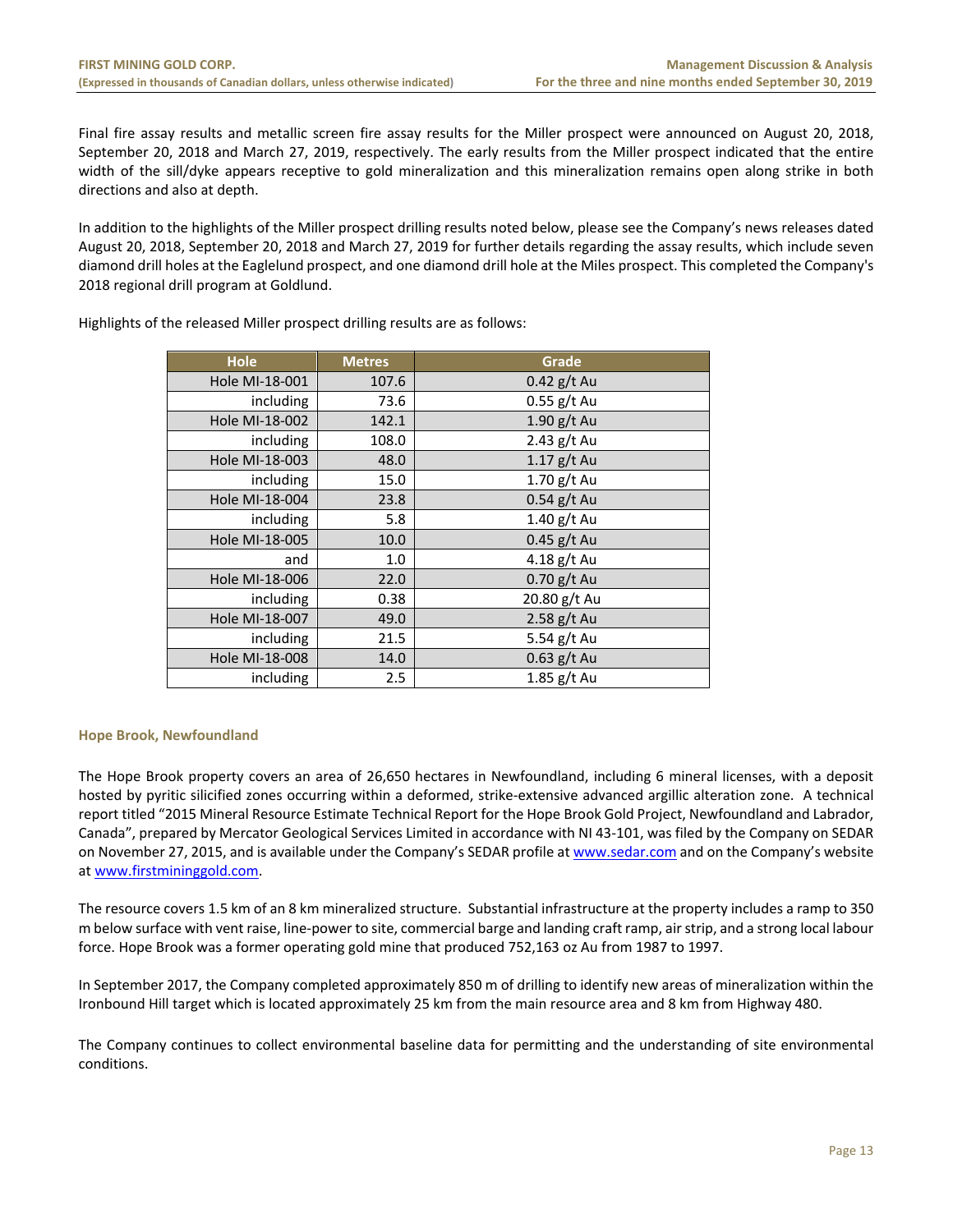In Q3 2019, the Company commenced a waste rock characterization and economic study of marketable aggregates at the Hope Brook site. In addition, low cost geological mapping and soil sampling is planned in 2020. Surface and groundwater programs will continue for environmental data collection purposes.

#### **Cameron, Ontario**

The Cameron property covers an area of 49, 574 hectares in northern Ontario and comprises 24 patented claims, 1,790 mining claims, 4 mining leases, and 7 Licenses of Occupation. The Cameron deposit is a greenstone‐hosted gold deposit and the mineralization is mainly hosted in mafic volcanic rocks within a northwest trending shear zone (Cameron Lake Shear Zone) which dips steeply to the northeast. A technical report titled "Technical Report on the Cameron Gold Deposit, Ontario, Canada", prepared by Optiro Pty Limited in accordance with NI 43‐101, was filed by the Company on SEDAR on March 22, 2017, and is available under the Company's SEDAR profile at www.sedar.com and on the Company's website at www.firstmininggold.com. There is year-round road access to the property from the nearby highway and power lines within 20 km.

During 2018, the Company conducted minimal environmental studies, including fish community and habitat surveys as well as hydrology surveys, to support a potential environmental assessment or permitting application in the future.

During the remainder of 2019, the Company plans to undertake a small ore sorting test program on selected core samples, along with low cost maintenance and landscaping work.

# **Pickle Crow, Ontario**

The Pickle Crow project covers an area of 19,033 hectares and comprises 104 patented claims and 932 mining claims. The area is located in northwestern Ontario and is covered by the Treaty Nine First Nations Agreement. A technical report titled "An Updated Mineral Resource Estimate for the Pickle Crow Property, Patricia Mining Division, Northwestern Ontario, Canada", prepared by Micon International Limited in accordance with NI 43-101 and dated June 15, 2018, was filed by the Company on SEDAR on August 23, 2018, and is available under the Company's SEDAR profile at www.sedar.com and on the Company's website at www.firstmininggold.com. Extensive infrastructure in place or proximal to the Pickle Crow project includes a 200 tonne per day gravity mill on site, generators and fuel storage and gravel road access to the property, and the property is within 10 km of a regional airport at Pickle Lake. Pickle Crow was a former high‐grade operating mine until the late 1960s.

In 2016, the Company completed a 9-hole drilling program comprising approximately 1,300 m. The objectives of this drill program were to fulfill assessment work requirements and test extensions of known vein zones and discover new high‐grade gold mineralization. Gold mineralization was encountered in seven of the nine drill holes and visible gold was intercepted in the lowermost vein zone of the No. 15 Vein structure. In 2017, the Company completed a further 6 holes, comprising approximately 1,250 m.

In August 2018, an 85‐hole drilling program was conducted on the historic Pickle Crow tailings, which was split into 4 distinct geographic zones. Of the total 302 m program, 225 m were sampled, and primarily taken on 1 m intervals with intervals as short as 0.3 m where the base of the tails were encountered.

On February 28, 2019, the Company received a letter from the Acting Director, Mine Rehabilitation, at the Ontario Ministry of Energy, Northern Development and Mines, which required the Company to submit a schedule for the development of a closure plan amendment for the Pickle Crow project. The Company complied with the requirement and submitted the schedule for the development of a closure plan amendment on March 29, 2019. The submission of a closure plan amendment complete with cost estimates was initially due on October 31, 2019. The Company has requested an extension to July 2020, and engaged consultants to assist with developing this plan.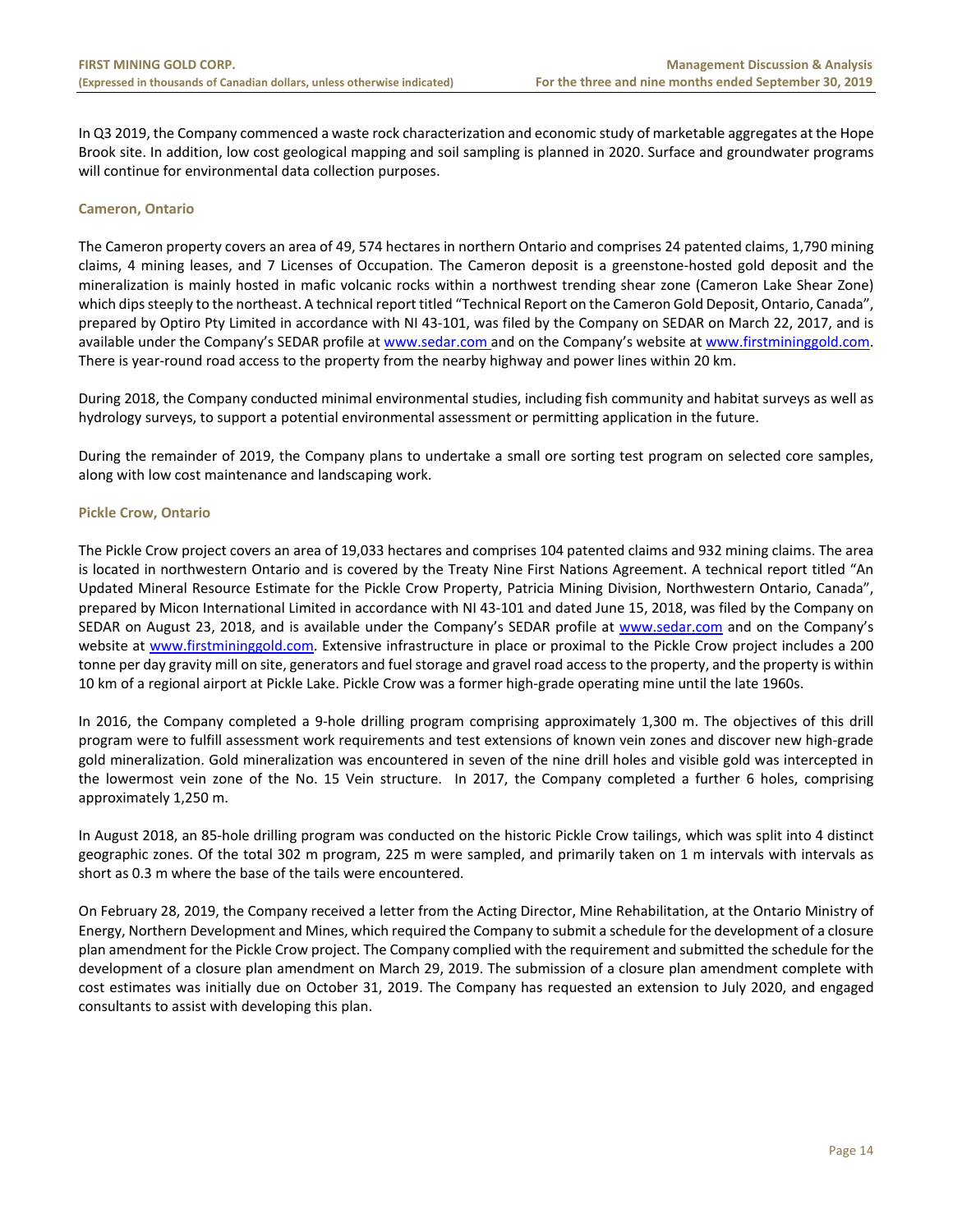# *Tier 2 and 3 Projects*

The following table sets out the Company's Tier 2 and 3 projects by region. These projects are 100%‐owned by the Company with the exception of Duparquet, in which the Company has a 10% indirect ownership interest in the Duparquet Gold Project and a 100% interest in the Central Duparquet Property.

| Canada                    | <b>Mexico</b>                          | <b>USA</b>                              |
|---------------------------|----------------------------------------|-----------------------------------------|
| Duquesne, Québec          | Miranda, Sonora                        | Turquoise Canyon, Nevada <sup>(1)</sup> |
| Pitt, Québec              | Apache, Sonora                         |                                         |
| Duparquet, Québec         | Socorro, Sonora                        |                                         |
| Joutel, Québec            | San Ricardo, Sonora                    |                                         |
| Morris, Québec            | Los Tamales, Sonora                    |                                         |
| Horseshoe Island, Ontario | Puertecitos, Sonora                    |                                         |
| Lac Virot, Newfoundland   | Batacosa, Sonora                       |                                         |
|                           | Las Margaritas, Durango <sup>(1)</sup> |                                         |
|                           | Geranio, Oaxaca                        |                                         |
|                           | Lachatao, Oaxaca                       |                                         |
|                           | El Roble, Oaxaca                       |                                         |

(1) Property under option to a third party. Please see further discussion below.

For further information on the Company's Tier 2 and 3 projects, see the Company's Annual Information Form or MD&A for the year ended December 31, 2018 which are both available under the Company's SEDAR profile at www.sedar.com, as an exhibit to the Company's Form 40-F on EDGAR at www.sec.gov, and on the Company's website at www.firstmininggold.com.

#### **Option Agreement on the Turquoise Canyon Property, Nevada**

On August 21, 2019, the Company entered into an option agreement (the "**Momentum Option Agreement**") with Momentum Minerals Ltd. ("Momentum"), a private company, granting Momentum the right to earn a 100% interest in First Mining's Turquoise Canyon property ("**Turquoise Canyon**") located in Nevada, U.S. Under the terms of the Momentum Option Agreement, Momentum can elect to make either annual share or cash payments to the Company for aggregate consideration of \$500 over the four‐year option period. In addition, as per the terms of the Momentum Option Agreement, beginning in 2020, Momentum will also be responsible for paying all annual concession tax payments with respect to the property to the Nevada State land management authorities. In addition to the payment terms outlined above, Momentum will be required to incur exploration expenditures on the property totaling \$750 over the four‐year option period, incurring at least \$50 in year one and \$100 in year two. Upon completion of all payment and expenditure obligations, Momentum will obtain 100% ownership of Turquoise Canyon and First Mining will retain a 2% net smelter returns ("**NSR**") royalty interest. Momentum will have the right to buy back 1% of the NSR royalty for \$1,000 up until the first anniversary of the commencement of commercial production at Turquoise Canyon.

During the nine months ended September 30, 2019, the Company received initial consideration in cash of \$25 under the terms of the Momentum Option Agreement. During the nine months ended September 30, 2019, the Company recorded a write‐ down of Turquoise Canyon amounting to \$341 (2018 ‐ \$nil), based on the recoverable amount indicated by the Momentum Option Agreement. As at September 30, 2019, the carrying value of the Turquoise Canyon property is \$461 (December 31, 2018 ‐ \$804).

#### **Option Agreement on the Las Margaritas Gold Project, Mexico**

On July 30, 2018, the Company entered into an option agreement (the "**Gainey Option Agreement**") with Gainey Capital Corp. (TSX‐V: GNC) ("**Gainey**"), granting Gainey the right to earn a 100% interest in First Mining's Las Margaritas gold project ("**Las Margaritas**") located in the State of Durango, Mexico.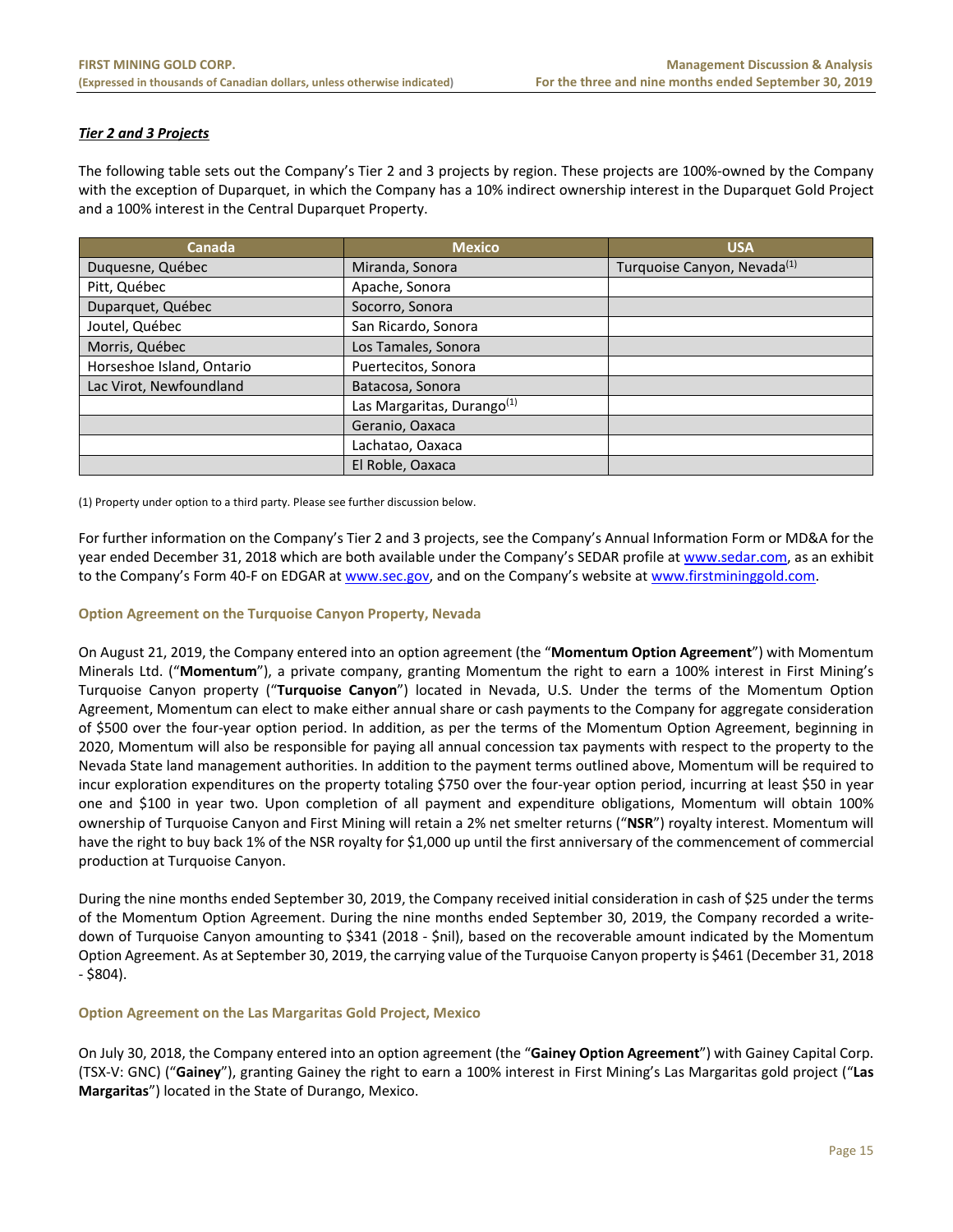Under the terms of the Gainey Option Agreement, Gainey can elect to make share or cash payments to the Company for aggregate consideration of between \$900 and \$1,015 over the four‐year option period. In addition, as per the terms of the Gainey Option Agreement, Gainey will undertake the following:

- Annual payments to the Company of USD \$25,000 in each of September 2018 (paid), September 2019 (paid) and September 2020, and USD \$250,000 in September 2021 in connection with an existing agreement on the property; and
- Exploration expenditures totaling USD \$1,000,000 over the four‐year option period on Las Margaritas.

Upon completion of the four-year option period and satisfaction of the above payment and exploration expenditure requirements, Gainey will obtain a 100% ownership interest in Las Margaritas, and First Mining will retain a 2% NSR royalty interest, with Gainey having the right to buy back 1% of the NSR royalty for USD \$1,000,000 up until the first anniversary of the commencement of commercial production at Las Margaritas. As at September 30, 2019, the carrying value of Las Margaritas property is \$151 (December 31, 2018 – \$244).

The transaction and the issuance of Gainey's common shares pursuant to the Option Agreement were approved by the TSX‐V on March 27, 2019. During the nine months ended September 30, 2019, the Company received initial consideration in the form of Gainey shares with a fair value of \$171 on the date of receipt and cash of \$12 relating to value‐added tax in Mexico under the terms of the Gainey Option Agreement.

# **NSR on the Duquesne Gold Project, Québec**

In connection with an agreement entered into by Clifton Star Resources Inc. ("**Clifton Star**") on July 31, 2012, prior to its acquisition by First Mining, Clifton Star purchased a 0.5% of 3% NSR royalty on the Duquesne project for \$1,000 in cash. Per the terms of this agreement, beginning June 2019, remaining NSR of 2.5% must be purchased over the ensuing five years in tranches of 0.5% for \$1,000 for each tranche. Management is currently in negotiations with the royalty owners regarding potential amendments to the timing and amount of any future payments related to this project.

#### **SUMMARY OF QUARTERLY FINANCIAL INFORMATION**

| <b>Financial Results:</b>                                                  | 2019-Q3                        |    | 2019-Q2  |     | 2019-Q1      | 2018-Q4                        | 2018-Q3      | 2018-Q2        |      | 2018-Q1 |      | 2017-Q4  |
|----------------------------------------------------------------------------|--------------------------------|----|----------|-----|--------------|--------------------------------|--------------|----------------|------|---------|------|----------|
| Net Loss                                                                   | \$<br>(1,643)                  | Ŝ. | (1, 315) | \$. | $(1,727)$ \$ | $(5,658)$ \$                   | (937)        | \$<br>(1, 298) | - \$ | (3,752) | $-5$ | (1, 237) |
| Net Loss Excluding<br>Certain Non-cash<br>Items $(1)(2)$                   | (970)                          |    | (840)    |     | (1, 153)     | (1,085)                        | (910)        | (1,213)        |      | (1,224) |      | (1,217)  |
| <b>Basic and Diluted Net</b><br>Loss Per Share (in<br>$d$ ollars $)^{(3)}$ | (0.01)                         |    | (0.00)   |     | (0.00)       | (0.01)                         | (0.00)       | (0.00)         |      | (0.01)  |      | (0.01)   |
| <b>Financial Position:</b>                                                 |                                |    |          |     |              |                                |              |                |      |         |      |          |
| Cash and Cash<br>Equivalents                                               | 5,687                          |    | 8,396    |     | 3,059        | 5,115                          | 6,950        | 9,585          |      | 12,289  |      | 15,400   |
| Working Capital <sup>(1)</sup>                                             | 8,360                          |    | 10,627   |     | 5,491        | 7,536                          | 9,688        | 12,463         |      | 16,016  |      | 19,401   |
| <b>Mineral Properties</b>                                                  | 248,509                        |    | 246,411  |     | 245,169      | 244,129                        | 246,652      | 245,199        |      | 243,895 |      | 239,871  |
|                                                                            |                                |    |          |     |              |                                |              |                |      |         |      |          |
| <b>Total Assets</b>                                                        | 263,470                        |    | 263,381  |     | 256,463      | 257,532                        | 262,146      | 263,586        |      | 266,704 |      | 265,736  |
| <b>Total Non-Current</b><br>Liabilities                                    | \$<br>$\overline{\phantom{a}}$ | \$ | $\sim$   | \$  | н.           | \$<br>$\overline{\phantom{0}}$ | \$<br>$\sim$ | \$<br>$\sim$   | \$   | $\sim$  | \$   |          |

(1) These are non‐IFRS measures with no standardized meaning under IFRS. For further information and a detailed reconciliation, please refer to the section in this MD&A titled "Non‐IFRS Measures".

(2) "The certain non‐cash items excluded" refers to the "Share‐based Payments" and "Write‐down of Mineral Properties".

(3) The basic and diluted loss per share calculations result in the same amount due to the anti‐dilutive effect of outstanding stock options and warrants in all periods.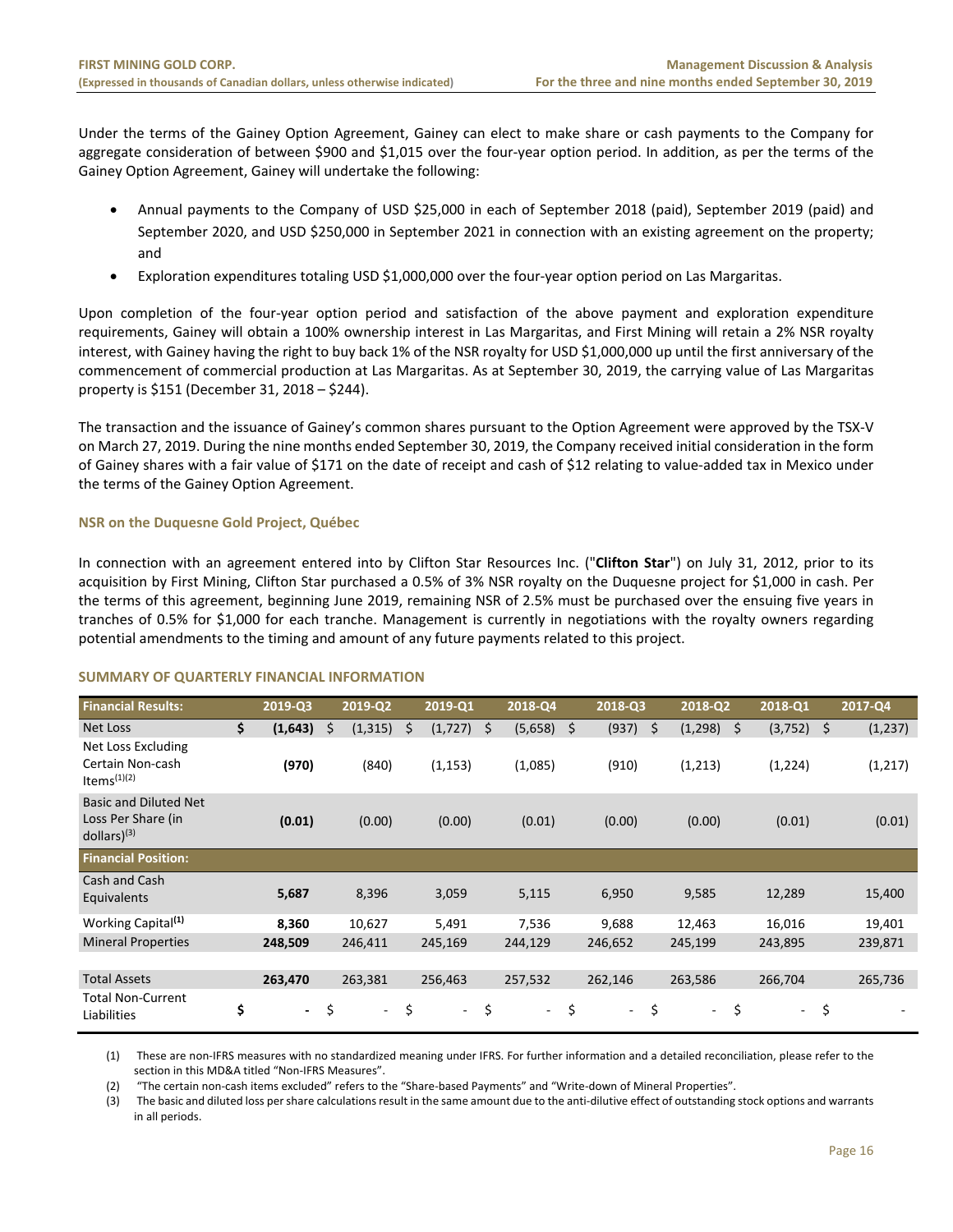# **Quarterly results are discussed relative to the preceding quarter's results in the following paragraphs**

The most significant variance in net loss quarter to quarter is due to non‐cash share‐based payments expense, which comprises the timing of stock option grants and associated vesting, the number of underlying options granted and the associated fair value dollar amount calculated at the time of the grant. In 2019‐Q3 there was a \$341 non‐cash write‐down of the Turquoise Canyon property. In addition, in 2019‐Q3 a deferred tax recovery of \$141 was recorded from the partial reversal of the flow‐ through share premium liability in relation to the May 2019 financing as \$564 of eligible expenditures was incurred. In 2019‐ Q2 there was a decrease in marketing expenses compared to 2019‐Q1 due to fewer conferences attended and fewer marketing campaigns. In 2019‐Q1 there was an increase in marketing expenses compared to 2018‐Q4 due to an increase in conference attendance and marketing campaigns, which resulted in a higher net loss in 2019‐Q1. Furthermore, in 2018‐Q4 there was a \$4,181 non-cash write-down of Mexican mineral properties and a non-recurring severance payment of \$300. In 2018-Q3 there was a decrease in marketing expenses as compared to 2018‐Q2, due to a reduction in marketing activities by the Company

In terms of cash and cash equivalents, variances between quarters depend on the amount, type and timing of work being performed on the Company's mineral property portfolio, classified under investing activities in the interim statements of cash flows. In 2019‐Q3, the Company sold some of its marketable securities, which provided net cash inflows of \$504, classified under investing activities in the interim statements of cash flows. In 2019-Q2, the Company completed a non-brokered private placement financing including the issue of flow‐through common shares, which provided net cash inflows of \$7,270, classified under financing activities in the interim statements of cash flows.

The fluctuation in total assets from one quarter to the next is primarily a function of decreases in cash used to fund operating activities, increases in cash from private placements, changes in the fair value of marketable securities, and additions to or write-down of mineral property balances. It is worth noting that cash used in investing activities for the purposes of exploration and development work being performed on the Company's mineral properties remains within total assets, given these amounts are capitalized in connection with the Company's accounting policies.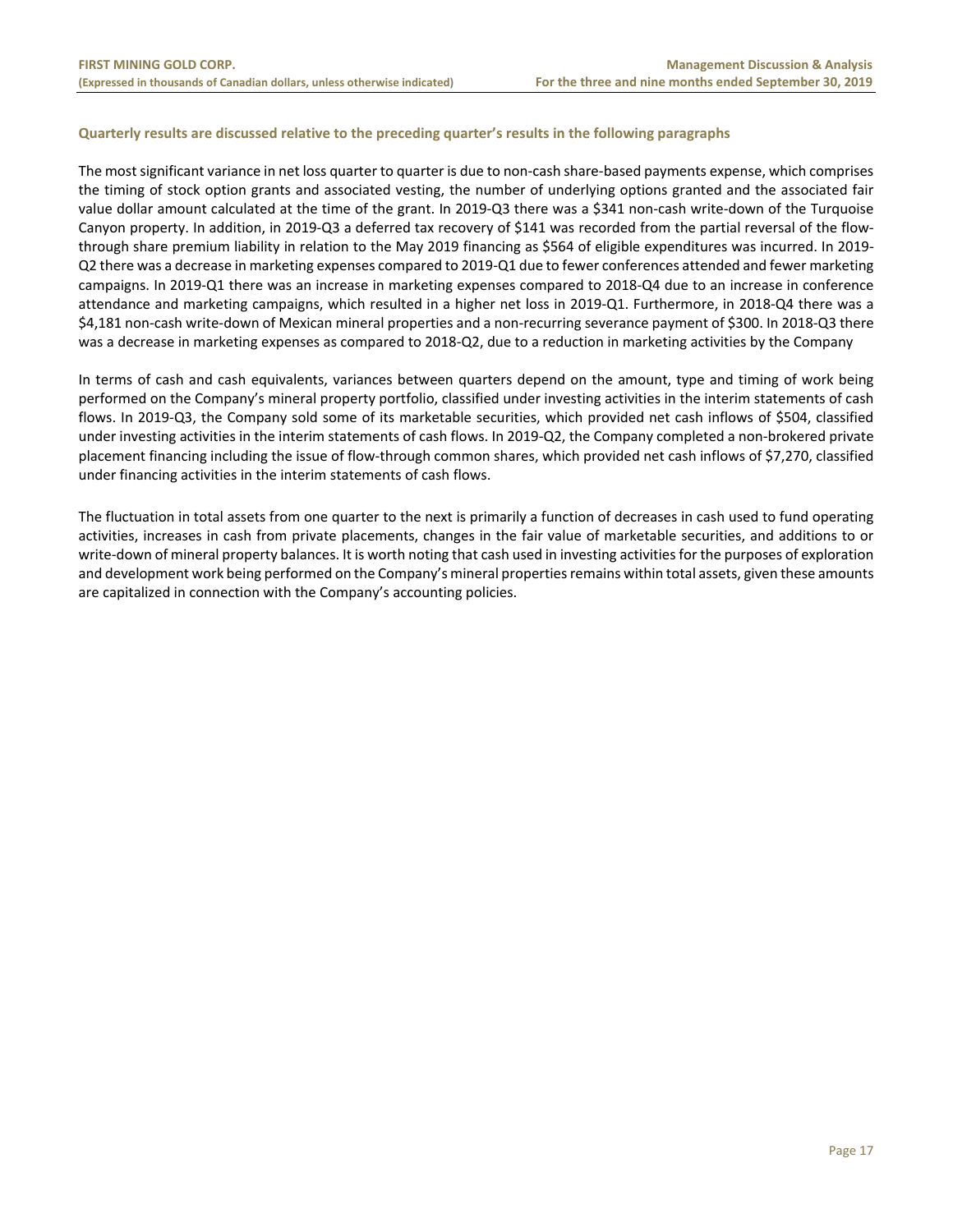# **MINERAL PROPERTY BALANCES**

As at September 30, 2019 and December 31, 2018, the Company had capitalized the following acquisition, exploration and evaluation costs to its mineral properties:

|                     |    | <b>Balance</b><br><b>December 31, 2018</b> |     | 2019<br>expenditures |     |                          |                          |    |                          |    |         | <b>Option payments</b><br>received and<br>expenditures recovered | <b>Currency</b><br>translation<br>adjustments |  | <b>Disposal or write-</b><br>down of mineral<br>properties |  | <b>Balance</b><br>September 30, 2019 |
|---------------------|----|--------------------------------------------|-----|----------------------|-----|--------------------------|--------------------------|----|--------------------------|----|---------|------------------------------------------------------------------|-----------------------------------------------|--|------------------------------------------------------------|--|--------------------------------------|
| Springpole          | \$ | 73,378                                     | \$  | 2,500                | \$  | $\overline{\phantom{a}}$ | \$<br>۰.                 |    | $\overline{\phantom{0}}$ | \$ | 75,878  |                                                                  |                                               |  |                                                            |  |                                      |
| Goldlund            |    | 96,604                                     |     | 1,559                |     | ۰                        | ۰                        |    | $\overline{\phantom{a}}$ |    | 98,163  |                                                                  |                                               |  |                                                            |  |                                      |
| Hope Brook          |    | 19,581                                     |     | 371                  |     | $\overline{\phantom{a}}$ | ۰.                       |    | $\overline{\phantom{a}}$ |    | 19,952  |                                                                  |                                               |  |                                                            |  |                                      |
| Cameron             |    | 27,032                                     |     | 219                  |     | ۰                        | ۰                        |    | $\overline{\phantom{a}}$ |    | 27,251  |                                                                  |                                               |  |                                                            |  |                                      |
| <b>Pickle Crow</b>  |    | 16,754                                     |     | 162                  |     | (50)                     | $\overline{\phantom{a}}$ |    | $\overline{\phantom{0}}$ |    | 16,866  |                                                                  |                                               |  |                                                            |  |                                      |
| Duguesne            |    | 5,091                                      |     | 24                   |     | ۰                        | ۰                        |    | $\overline{\phantom{a}}$ |    | 5,115   |                                                                  |                                               |  |                                                            |  |                                      |
| Pitt                |    | 2,082                                      |     | $\overline{2}$       |     | $\overline{\phantom{a}}$ | ۰.                       |    | $\overline{\phantom{a}}$ |    | 2,084   |                                                                  |                                               |  |                                                            |  |                                      |
| <b>Others</b>       |    | 2,559                                      |     | 29                   |     | ٠                        | $\overline{\phantom{a}}$ |    | $\overline{\phantom{a}}$ |    | 2,588   |                                                                  |                                               |  |                                                            |  |                                      |
| <b>Canada Total</b> | \$ | 243,081                                    | -\$ | 4,866                | \$  | $(50)$ \$                | $\overline{\phantom{0}}$ | S  | $\overline{\phantom{0}}$ | S  | 247,897 |                                                                  |                                               |  |                                                            |  |                                      |
| Mexico              |    | 244                                        |     | 93                   |     | (179)                    | (7)                      |    | $\overline{\phantom{a}}$ |    | 151     |                                                                  |                                               |  |                                                            |  |                                      |
| <b>USA</b>          |    | 804                                        |     | 46                   |     | (25)                     | (23)                     |    | (341)                    |    | 461     |                                                                  |                                               |  |                                                            |  |                                      |
| <b>Total</b>        | Ś  | 244,129                                    | -S  | 5,005                | \$. | (254)  \$                | (30)                     | \$ | $(341)$ \$               |    | 248,509 |                                                                  |                                               |  |                                                            |  |                                      |

|                     | <b>Balance</b><br><b>December 31, 2017</b> |     | 2018<br>expenditures |    | <b>Option payments</b><br>received and<br>expenditures recovered |     | <b>Currency</b><br>translation<br>adjustments |    | Disposal or write-<br>down of mineral<br>properties |    | <b>Balance</b><br><b>December 31, 2018</b> |
|---------------------|--------------------------------------------|-----|----------------------|----|------------------------------------------------------------------|-----|-----------------------------------------------|----|-----------------------------------------------------|----|--------------------------------------------|
| Springpole          | \$<br>70,398                               | \$  | 2,980                | \$ | -                                                                | \$  |                                               | \$ | -                                                   | \$ | 73,378                                     |
| Goldlund            | 93,807                                     |     | 2,797                |    | ۰                                                                |     | ۰.                                            |    | $\overline{\phantom{a}}$                            |    | 96,604                                     |
| Hope Brook          | 18,665                                     |     | 916                  |    | -                                                                |     | ۰.                                            |    | $\overline{\phantom{0}}$                            |    | 19,581                                     |
| Cameron             | 26,676                                     |     | 356                  |    | ۰                                                                |     | ۰.                                            |    | -                                                   |    | 27,032                                     |
| <b>Pickle Crow</b>  | 16,496                                     |     | 258                  |    | $\overline{\phantom{0}}$                                         |     | ۰                                             |    | $\overline{\phantom{0}}$                            |    | 16,754                                     |
| Duquesne            | 5,053                                      |     | 38                   |    | ۰                                                                |     | ٠                                             |    | -                                                   |    | 5,091                                      |
| Pitt                | 2,080                                      |     | $\overline{a}$       |    | -                                                                |     | ۰.                                            |    |                                                     |    | 2,082                                      |
| Others              | 2,515                                      |     | 44                   |    | ۰                                                                |     | ۰.                                            |    | $\overline{\phantom{a}}$                            |    | 2,559                                      |
| <b>Canada Total</b> | \$<br>235,690                              | -\$ | 7,391                | \$ | $\overline{\phantom{0}}$                                         | \$  | $\overline{\phantom{0}}$                      | \$ | $\overline{\phantom{0}}$                            | Ŝ  | 243,081                                    |
| Mexico              | 3,483                                      |     | 626                  |    | (33)                                                             |     | 349                                           |    | (4, 181)                                            |    | 244                                        |
| <b>USA</b>          | 698                                        |     | 43                   |    | -                                                                |     | 63                                            |    |                                                     |    | 804                                        |
| Total               | \$<br>239,871                              | -\$ | 8,060                | \$ | (33)                                                             | -\$ | 412                                           | \$ | $(4, 181)$ \$                                       |    | 244,129                                    |

The Company continues with its environmental data collection, permitting and Indigenous consultation processes at its Tier 1 Canadian mineral properties, focusing on Springpole and Goldlund. At Springpole, the goal in 2019 is to continue to advance permitting. At Goldlund, the focus in 2019 is to follow up on the successful 2018 regional drill program by continuing step-out drilling at the Miller prospect and to continue to define the broader regional potential of the project. Regarding First Mining's broader gold asset portfolio, including the Pickle Crow, Hope Brook and Cameron projects, the priority is to complete low‐ spend, incremental work, including baseline environmental studies, internal scoping studies and potential reconnaissance mapping and exploration work.

In addition to the above \$248,509 mineral property balances, \$4,417 is recorded as mineral property investments on the statements of financial position, which represents the Company's 10% indirect interest in the Duparquet Gold Project in Québec, Canada.

The Company's \$4,866 expenditures on mineral properties during the nine months ended September 30, 2019 (nine months ended September 30, 2018 – \$6,637) are primarily related to the following: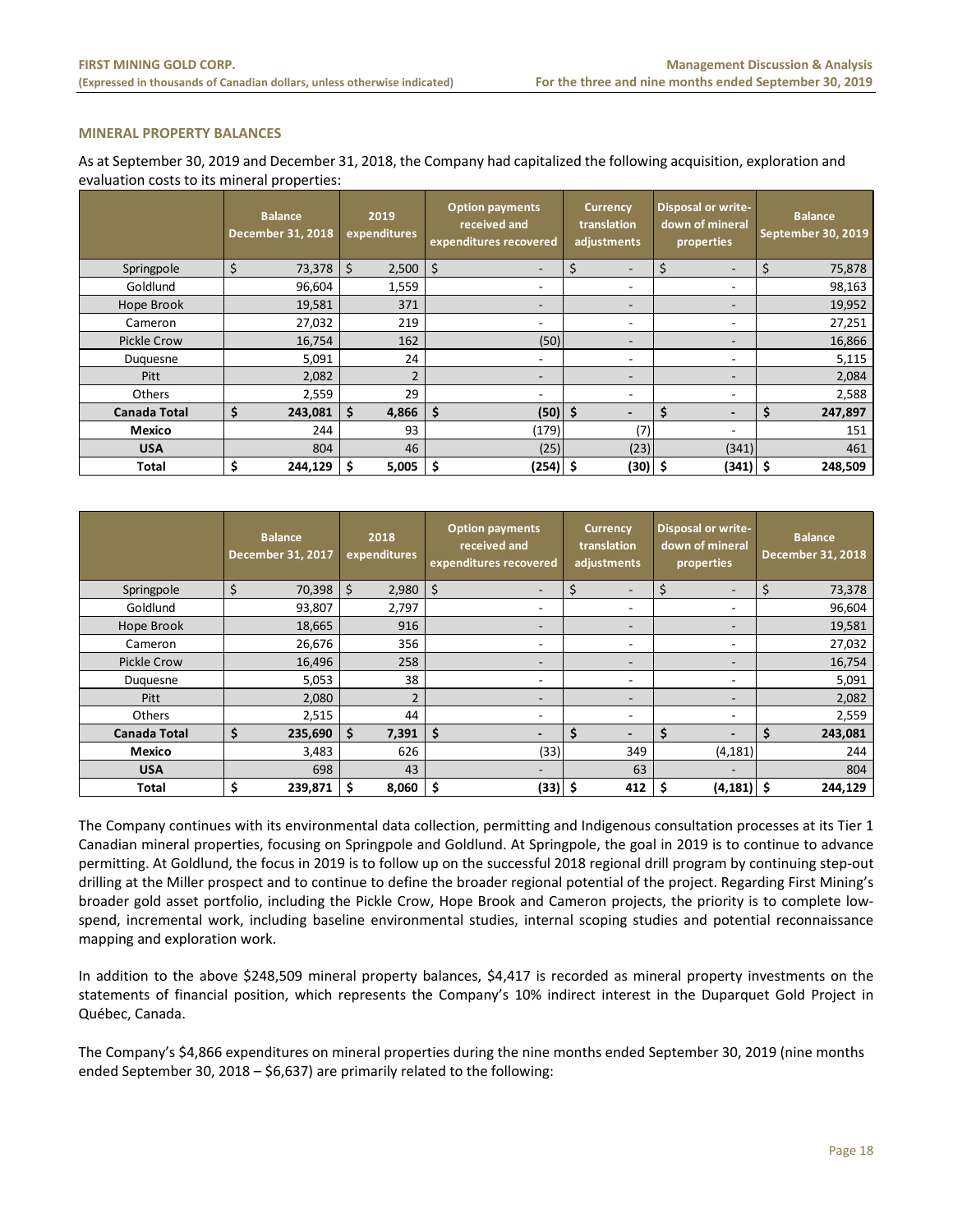# **Springpole**

During the nine months ended September 30, 2019, the Company incurred expenditures of \$549 for its site employees' salaries and management salary allocations, \$263 in connection with the completion of metallurgical testwork, and \$274 in connection with the continuation of environmental fieldwork. In addition, \$228 of expenditures for certain annual advanced royalty payments and \$192 in fuel charges were made in the nine months ended September 30, 2019, at Springpole. In the prior year period, the Company incurred costs of \$445 related to submitting its PD to the Agency, completion of its fish habitat report on Springpole Lake and ongoing environmental assessment work. In addition, \$214 of expenditures were incurred for the 2018 geotechnical drilling to test the footing locations of the proposed Springpole Lake coffer dams.

#### **Goldlund**

During the nine months ended September 30, 2019, the Company incurred \$45 in connection with the reporting of an updated mineral resource estimate for Goldlund. In addition, \$564 was incurred in connection with the 2019 drill campaign of approximately 4,200 m. In contrast, the prior year period included \$1,737 of expenditures in relation to the completion of the Goldlund Phase 2 drilling campaign of approximately 7,000 m.

#### **Hope Brook**

During the nine months ended September 30, 2019, the Company incurred expenditures of \$182 for its site employees' salaries and management salary allocations, made its annual advanced royalty payment of \$20 on the Hope Brook project and conducted aquatic environmental baseline studies. In the prior year, \$100 was incurred on renewing certain property licenses which is required every 5 years, and \$224 was incurred for site employees' salaries and management salary allocations.

#### **Other mineral properties**

Excluding the above mineral properties, net expenditures on the Company's remaining mineral properties were \$321 during the nine months ended September 30, 2019, compared with net expenditures of \$1,177 in 2018. The main decrease was due to lower expenditures in Mexico, as a result of reductions in concession tax payments on the properties. In addition, the Company received initial consideration from Gainey pursuant to the Gainey Option Agreement and from Momentum pursuant to the Momentum Option Agreement, which were recorded as a recoveries. In the nine months ended September 30, 2019, Mexican recoveries amounted to \$86 (expenditures of \$93 and recoveries of \$179) compared to expenditures of \$575 during the prior year period, which included certain concession tax payments.

# **Share‐based payments (non‐cash)**

During the nine months ended September 30, 2019, the Company capitalized \$482 in share‐based payments compared to \$901 in 2018, which is predominantly a function of the lower number of options granted and the lower fair value per option.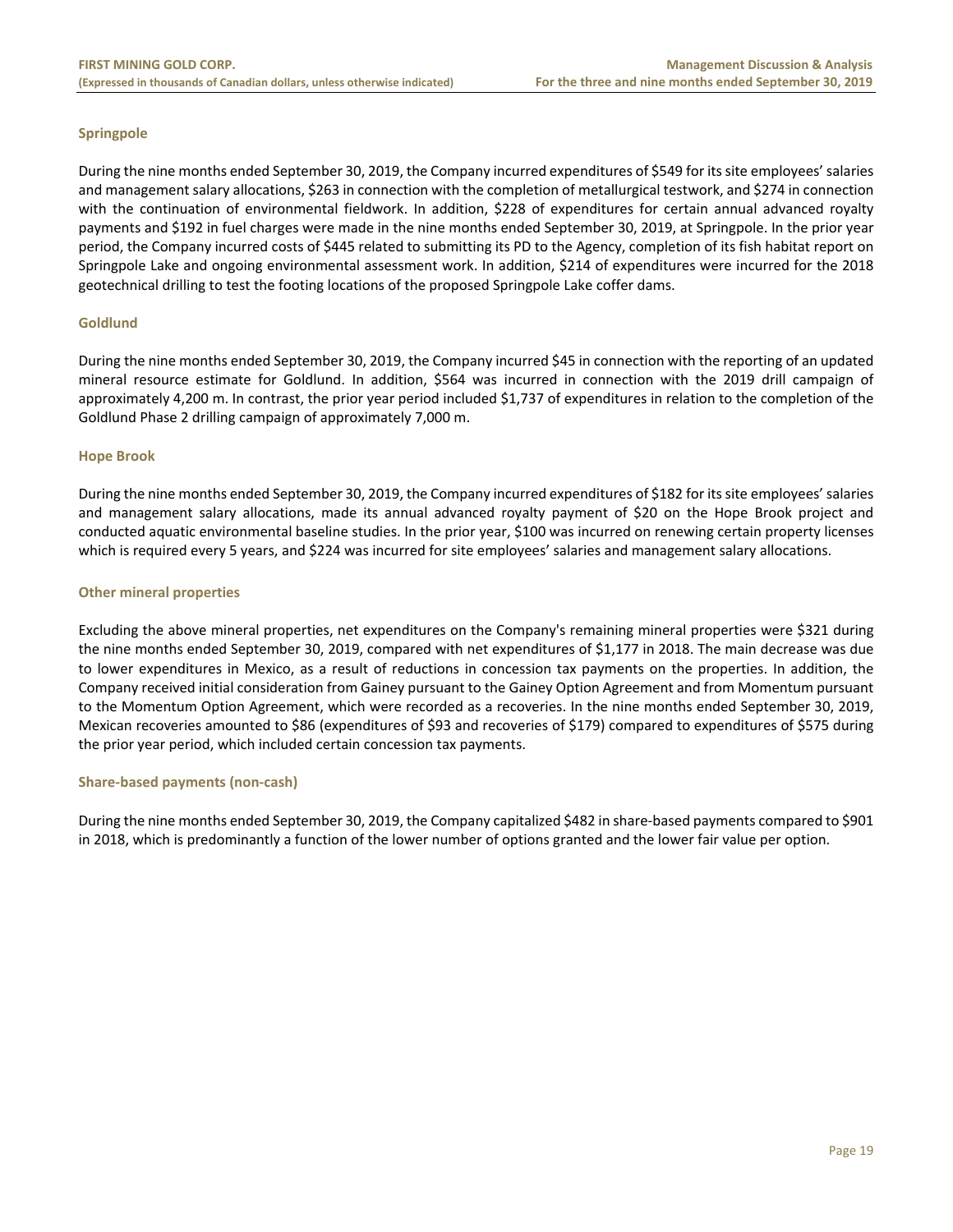# **RESULTS OF CONTINUING OPERATIONS**

#### *For the three and nine months ended September 30, 2019 and 2018*

Unless otherwise stated, the following financial data was prepared on a basis consistent with IFRS and extracted from the Condensed Interim Consolidated Financial Statements:

|                                                  | Three months ended<br>September 30 |              | <b>Nine months ended</b><br>September 30 |          |
|--------------------------------------------------|------------------------------------|--------------|------------------------------------------|----------|
|                                                  | 2019                               | 2018         | 2019                                     | 2018     |
|                                                  |                                    |              |                                          |          |
| <b>EXPENDITURES</b>                              |                                    |              |                                          |          |
| General and administration                       | \$<br>759 \$                       | 529 \$       | $1,835$ \$                               | 1,677    |
| Exploration and evaluation                       | 168                                | 186          | 545                                      | 508      |
| Investor relations and marketing communications  | 163                                | 217          | 680                                      | 1,102    |
| Corporate development and due diligence          | 53                                 | 39           | 135                                      | 177      |
| Share-based payments (non-cash)                  | 332                                | 27           | 1,381                                    | 2,640    |
| Write-down of mineral properties (non-cash)      | 341                                |              | 341                                      |          |
| Loss from operational activities                 | (1, 816)                           | (998)        | (4, 917)                                 | (6, 104) |
| <b>OTHER ITEMS</b>                               |                                    |              |                                          |          |
| Foreign exchange gain                            | 13                                 | 19           | 9                                        | 12       |
| Other expenses                                   | (9)                                | (3)          | (70)                                     | (50)     |
| Interest and other income                        | 28                                 | 45           | 151                                      | 155      |
| Loss before income taxes                         | \$<br>$(1,784)$ \$                 | $(937)$ \$   | $(4,827)$ \$                             | (5,987)  |
| Deferred income tax recovery (non-cash)          | 141                                |              | 141                                      |          |
| Net loss and comprehensive loss for the period   | \$<br>$(1,643)$ \$                 | $(937)$ \$   | $(4,686)$ \$                             | (5,987)  |
| Other comprehensive income (loss)                |                                    |              |                                          |          |
| Items that will not be reclassified to net loss: |                                    |              |                                          |          |
| Marketable securities fair value gain (loss)     | 1,030                              | (369)        | 1,181                                    | (1,626)  |
| Items that may be reclassified to net loss:      |                                    |              |                                          |          |
| Currency translation adjustment                  | 19                                 | (78)         | (29)                                     | 166      |
| Other comprehensive income (loss)                | 1,049                              | (447)        | 1,152                                    | (1,460)  |
| <b>Total comprehensive loss</b>                  | \$<br>$(594)$ \$                   | $(1,384)$ \$ | $(3,534)$ \$                             | (7, 447) |

# *Third Quarter 2019 Compared to Third Quarter 2018*

For the three months ended September 30, 2019, total operating expenditures increased by \$818 compared to the three months ended September 30, 2018. This change was explained by the following:

# **General and administration**

General and administration increased by \$230 during the three months ended September 30, 2019 compared to the same period in 2018, predominantly due to additional professional fees in connection with the base shelf prospectus and subsequent arrangement of an ATM facility.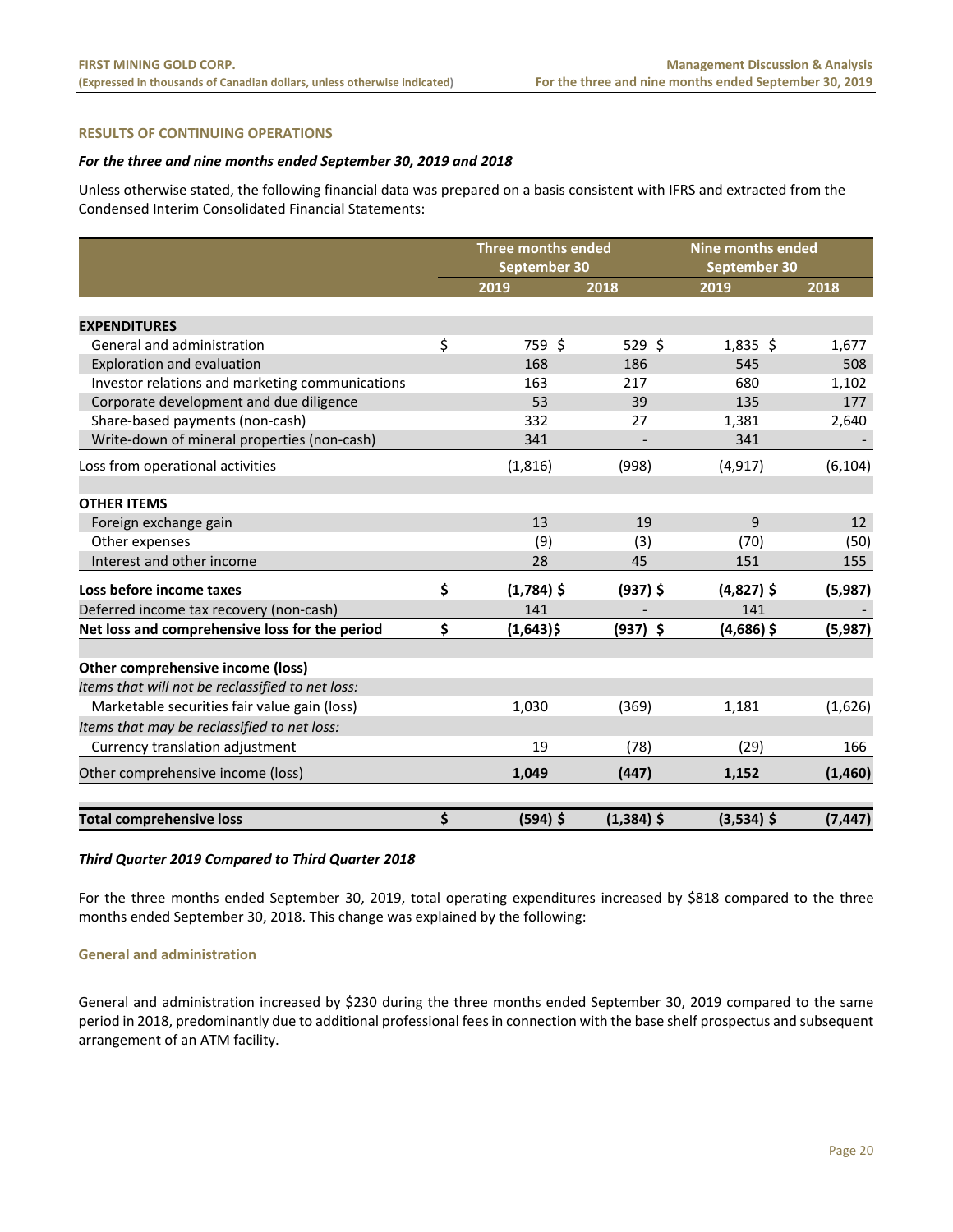# **Other functional expenditures**

The amounts in exploration and evaluation; investor relations and marketing communications; and corporate development and due diligence were comparable between periods. Exploration and evaluation expenditures consisted of unallocated expenditures not directly attributable to specific mineral properties.

#### **Share‐based payments (non‐cash)**

Share‐based payments increased by \$305 during the three months ended September 30, 2019 compared to the same period in 2018, due to vesting of previously granted stock options.

#### *Nine Months Ended September 30, 2019 Compared to Nine Months Ended September 30, 2018*

For the nine months ended September 30, 2019, total operating expenditures decreased by \$1,187 compared to the nine months ended September 30, 2018. This change was explained by the following:

#### **Investor relations and marketing communications**

Investor relations and marketing communications decreased by \$422 during the nine months ended September 30, 2019, compared to the same period in 2018. This decrease is mainly due to fewer marketing activities during the nine months ended September 30, 2019.

#### **General and administration**

General and administration increased by \$158 during the nine months ended September 30, 2019, compared to the same period in 2018. This increase is predominantly due to additional professional fees in connection with the base shelf prospectus and subsequent arrangement of an ATM facility. In addition, Directors fees increased when compared to the prior year.

#### **Other functional expenditures**

The amounts in exploration and evaluation; and corporate development and due diligence were comparable between periods. Exploration and evaluation expenditures consisted of unallocated expenditures not directly attributable to specific mineral properties.

#### **Share‐based payments (non‐cash)**

Share‐based payments decreased by \$1,259 during the nine months ended September 30, 2019 compared to the same period in 2018, primarily due to a lower number of incentive stock options granted in the first quarter of 2019 (7,750,000 options granted in the nine months ended September 30, 2019 as compared to 9,745,000 granted in the nine months ended September 30, 2018), and due to lower fair value per option in 2019 (\$0.20 per option in 2019 compared to \$0.36 per option in 2018).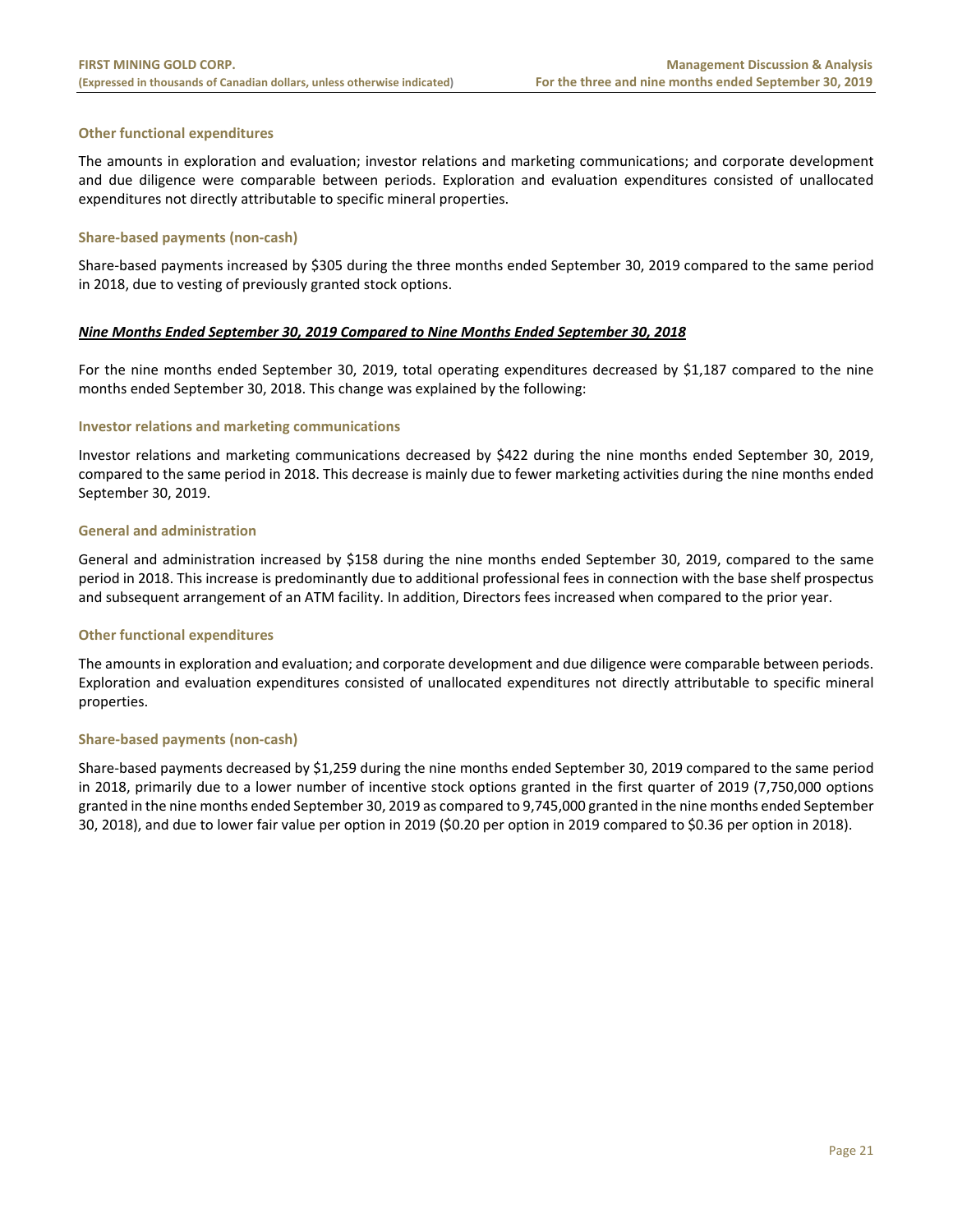# **FINANCIAL CONDITION, LIQUIDITY AND CAPITAL RESOURCES**

|                                            | Nine months ended September 30, |                          |  |          |  |  |
|--------------------------------------------|---------------------------------|--------------------------|--|----------|--|--|
|                                            |                                 | 2019                     |  | 2018     |  |  |
| <b>CASH PROVIDED BY (USED IN)</b>          |                                 |                          |  |          |  |  |
| Operating activities                       | \$                              | $(3, 163)$ \$            |  | (2,983)  |  |  |
| Investing activities                       |                                 | (3,578)                  |  | (6, 396) |  |  |
| <b>Financing activities</b>                |                                 | 7,313                    |  | 920      |  |  |
| Foreign exchange effect on cash            |                                 | $\overline{\phantom{a}}$ |  | 9        |  |  |
| <b>CHANGE IN CASH AND CASH EQUIVALENTS</b> |                                 | 572                      |  | (8, 450) |  |  |
| Working capital $(1)$                      |                                 | 8,360                    |  | 9,688    |  |  |
| Cash and cash equivalents, beginning       |                                 | 5,115                    |  | 15,400   |  |  |
| Cash and cash equivalents, ending          | ς                               | 5,687                    |  | 6,950    |  |  |

(1) Working capital is a non‐IFRS measurement with no standardized meaning under IFRS and may not be comparable to similar financial measures presented by other issuers. For further information and a detailed reconciliation, please see the section "*Non‐IFRS Measures – Working Capital*".

#### **Cash and Cash Equivalents**

The increase of \$572 in cash and cash equivalents from \$5,115 at December 31, 2018 to \$5,687 at September 30, 2019 was primarily due to cash raised through the private placement completed in May 2019, offset by cash used in operating activities and investing activities which comprised technical analysis, environmental and permitting activities at Springpole and Goldlund.

#### **Operating Activities**

Cash used in operating activities increased by \$180 during the nine months ended September 30, 2019 compared to the same period in 2018. This increase was driven by changes in working capital during the nine months ended September 30, 2019, such as timing of GST receivable receipts, and prepaid marketing expenditures.

#### **Investing Activities**

For the nine months ended September 30, 2019, the cash used in investing activities of \$4,096 was primarily a result of Canadian mineral property expenditures including the updated mineral resource estimate for Goldlund, the start of the 2019 drill program at Goldlund and completion of metallurgical tests for Springpole. In the prior year period, the cash used in investing activities of \$6,303 was primarily a result of Canadian mineral property expenditures including the Phase 2 drilling campaign at Goldlund and environmental and permitting development activities at Springpole. For the year 2018, the Company spent approximately \$2,400 for exploration expenditures on the Goldlund property, including approximately 5,000 m of in‐fill drilling and 1,850 m for regional exploration. For the nine months ended September 30, 2019, the Company spent approximately \$1.4 million for exploration expenditures on the Goldlund property, including 1,454 m of drilling consisting of 7 holes.

#### **Financing Activities**

Cash provided by financing activities was \$7,313, of which \$7,270 (nine months ended September 30, 2018 ‐ \$nil) related to the funds raised from the May 16, 2019 private placement and \$43 (nine months ended September 30, 2018 ‐ \$920) related to the exercise of warrants and stock options.

#### **Trends in Liquidity, Working Capital, and Capital Resources**

As at September 30, 2019, the Company has working capital of \$8,360. The Company has no history of revenues from its operating activities. The Company is not in commercial production on any of its mineral properties and accordingly does not generate cash from operations. During the nine months ended September 30, 2019, the Company had negative cash flow from operating activities. The Company anticipates it will have negative cash flow from operating activities in future periods.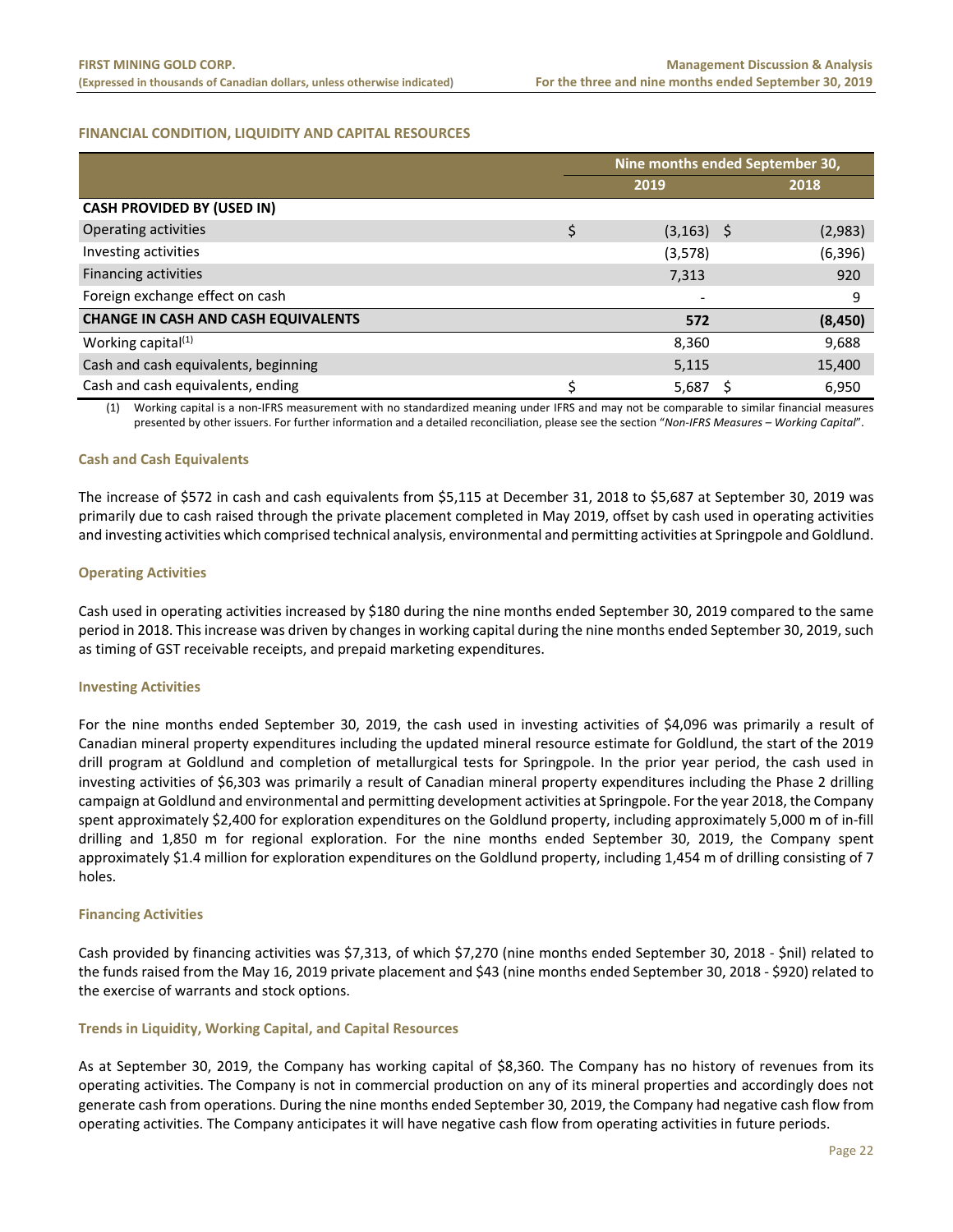The Company has, in the past and during the nine months ended September 30, 2019, financed its activities by raising capital through issuances of new shares. In addition to adjusting spending, disposing of assets and seeking other non‐equity sources of financing, the Company will remain reliant on equity markets for raising capital until it can generate positive cash flow from operations to finance its exploration and development programs.

The Company believes it has sufficient cash resources to meet its exploration, development, and administrative overhead expenses and maintain its planned exploration and development activities for the next twelve months. However, there is no assurance that the Company will be able to maintain sufficient working capital in the future due to market, economic and commodity price fluctuations.

# **FINANCIAL LIABILITIES AND COMMITMENTS**

The Company's financial liabilities as at September 30, 2019 are summarized as follows:

|                                          | <b>Contractual Cash</b><br>Flows |       | Less than 1<br>vear | vears |  | vears |  | After 5<br><b>vears</b> |  |
|------------------------------------------|----------------------------------|-------|---------------------|-------|--|-------|--|-------------------------|--|
| Accounts payable and accrued liabilities |                                  | 1,019 | $\backslash$ 1.019  |       |  |       |  |                         |  |

Other material financial commitments as at September 30, 2019 consist of flow‐through expenditure commitments of \$1,336 (2018 ‐ \$nil) to be incurred prior to December 31, 2020 to fulfill flow‐through requirements from the Company's May 16, 2019 private placement. Management is of the view that the above financial liabilities and commitments will be sufficiently funded by current working capital.

# **OUTLOOK**

First Mining is an emerging mineral development company with a diversified portfolio of gold projects in North America. The Company's vision is to advance its material assets towards a construction decision and, ultimately, to production, and the Company continues to assess mineral asset acquisition targets on an ongoing basis. As at September 30, 2019, the Company held a portfolio of 24 mineral properties located in Canada, Mexico and the United States.

The Company is actively conducting environmental studies at its core Tier 1 Canadian mineral properties, and is continuing Indigenous community consultations related to these properties. In particular, the Company is actively collecting environmental baseline data in relation to fish habitat and has begun consultation efforts with local Indigenous communities within the Springpole area to support the ongoing federal and provincial EA processes and prepare an EIS for the project.

The following is a summary of ongoing activities planned for Q4 2019 and into the following financial year:

- The Company is planning to submit a ToR to MECP for Springpole. The ToR will provide a framework for the preparation of a provincial EA, and it will set out the Company's work plan for addressing the legislated requirements of the Ontario *Environmental Assessment Act* when preparing the provincial EA.
- Springpole Pre‐Feasibility study is to commence in 2020.
- The Company plans to complete additional resource and regional exploration drilling at Goldlund in 2019 and 2020.
- Low‐cost technical investigations are underway at Hope Brook, Cameron, Pickle Crow and at the Quebec projects to gain a better understanding of the economic and technical potential of these projects.

# **FINANCIAL INSTRUMENTS**

# **CASH AND CASH EQUIVALENTS**

Cash and cash equivalents include cash and short‐term deposits that are readily convertible to known amounts of cash and which are subject to an insignificant risk of changes in value. The carrying amounts approximate fair value due to the shortterm maturities of these instruments.

Cash and cash equivalents are mainly held in interest bearing accounts at large Canadian financial institutions.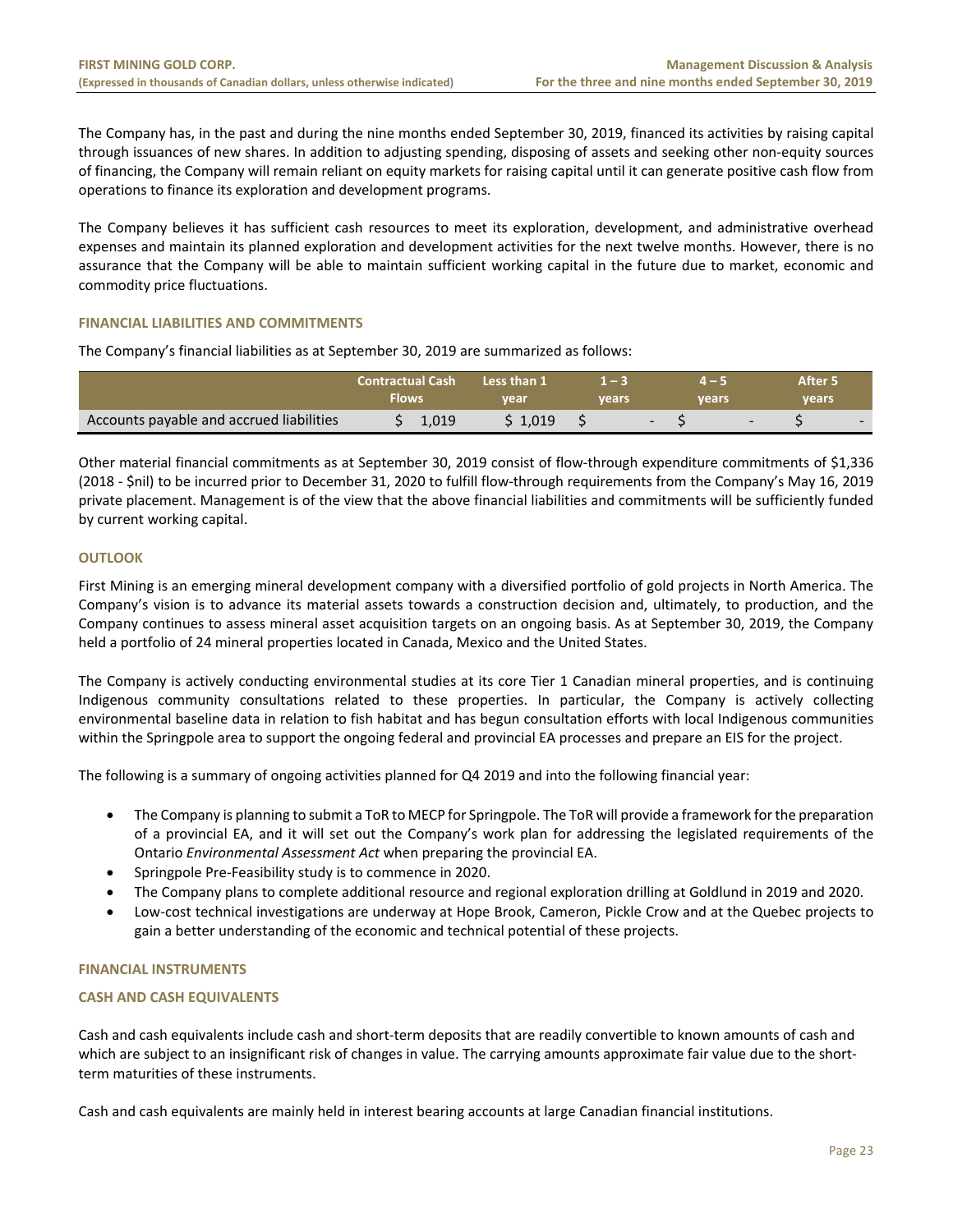# **MARKETABLE SECURITIES**

The Company holds shares in Gainey, which the Company received pursuant to the Option Agreement on the Las Margaritas gold project, and in Silver One Resources Inc. ("**Silver One**"), which the Company received as a result of the Company's sale of certain Mexican silver assets to Silver One. The Company also holds other investments in publicly traded companies within the mining industry for strategic purposes.

|                                                  | <b>Silver One</b><br><b>Resources Inc.</b> |       | <b>Gainey Capital</b><br>Corp. | <b>Other Marketable</b> |       | <b>Total</b> |
|--------------------------------------------------|--------------------------------------------|-------|--------------------------------|-------------------------|-------|--------------|
| Balance as at December 31, 2018                  |                                            | 990S  | $\blacksquare$                 |                         | 1,607 | 2,597        |
| Additions                                        |                                            | 60    | 171                            |                         |       | 231          |
| <b>Dispositions</b>                              |                                            | (506) | $\overline{\phantom{0}}$       |                         |       | (506)        |
| Gain (loss) recorded in other comprehensive loss |                                            | 1,056 | (67)                           |                         | 192   | 1,181        |
| Balance as at September 30, 2019                 |                                            | 1,600 | 104                            |                         | 1,799 | 3.503        |

|                                           | <b>Silver One</b><br><b>Resources Inc.</b> |         | <b>Gainey Capital</b><br>Corp. | <b>Other Marketable</b><br><b>Securities</b> | <b>Total</b> |
|-------------------------------------------|--------------------------------------------|---------|--------------------------------|----------------------------------------------|--------------|
| Balance as at December 31, 2017           |                                            | 2,280   | - S                            | 1.997                                        | 4.277        |
| Loss recorded in other comprehensive loss |                                            | (1,290) | -                              | (390)                                        | (1,680)      |
| Balance as at December 31, 2018           |                                            | 990     | $\sim$                         | 1.607                                        | 2.597        |

The Company holds marketable securities as strategic investments and has less than a 10% equity interest in each of the investees. During the nine months ended September 30, 2019, the Company sold a portion of its Silver One holdings for net proceeds of \$504 and recorded a gain on sale of \$293 in other comprehensive income.

#### **MINERAL PROPERTY INVESTMENTS**

The Company, through its subsidiary Clifton Star, has a 10% equity interest in the shares of Beattie Gold Mines Ltd., 2699681 Canada Ltd., and 2588111 Manitoba Ltd., which are private companies which directly or indirectly own various mining concessions and surface rights, collectively known as the Duparquet Gold Project. As at September 30, 2019, the fair value of mineral property investments was \$4,417 (December 31, 2018 – \$4,417). Management concluded that there was no material change in the fair value of these investments during the nine months ended September 30, 2019.

#### **RELATED PARTY TRANSACTIONS**

Amounts paid to related parties were incurred in the normal course of business and measured at the exchange amount, which is the amount agreed upon by the transacting parties and on terms and conditions similar to non-related parties. There were no significant transactions with related parties outside of the ordinary course of business during the period ended September 30, 2019.

#### **OFF‐BALANCE SHEET ARRANGEMENTS**

The Company has no off‐balance sheet arrangements that have, or are reasonably likely to have, a current or future effect on the results of operations or financial condition of the Company including, without limitation, such considerations as liquidity and capital resources.

#### **NON‐IFRS MEASURES**

The Company has included a non‐IFRS measure for "net loss excluding share‐based payments (non‐cash)", "net loss excluding share-based payments and write-down of mineral properties (non-cash)" and "working capital" in this MD&A to supplement its financial statements, which are presented in accordance with IFRS. The Company believes that these measures provide investors with an improved ability to evaluate the performance of the Company. Non‐IFRS measures do not have any standardized meaning prescribed under IFRS. Therefore, such measures may not be comparable to similar measures employed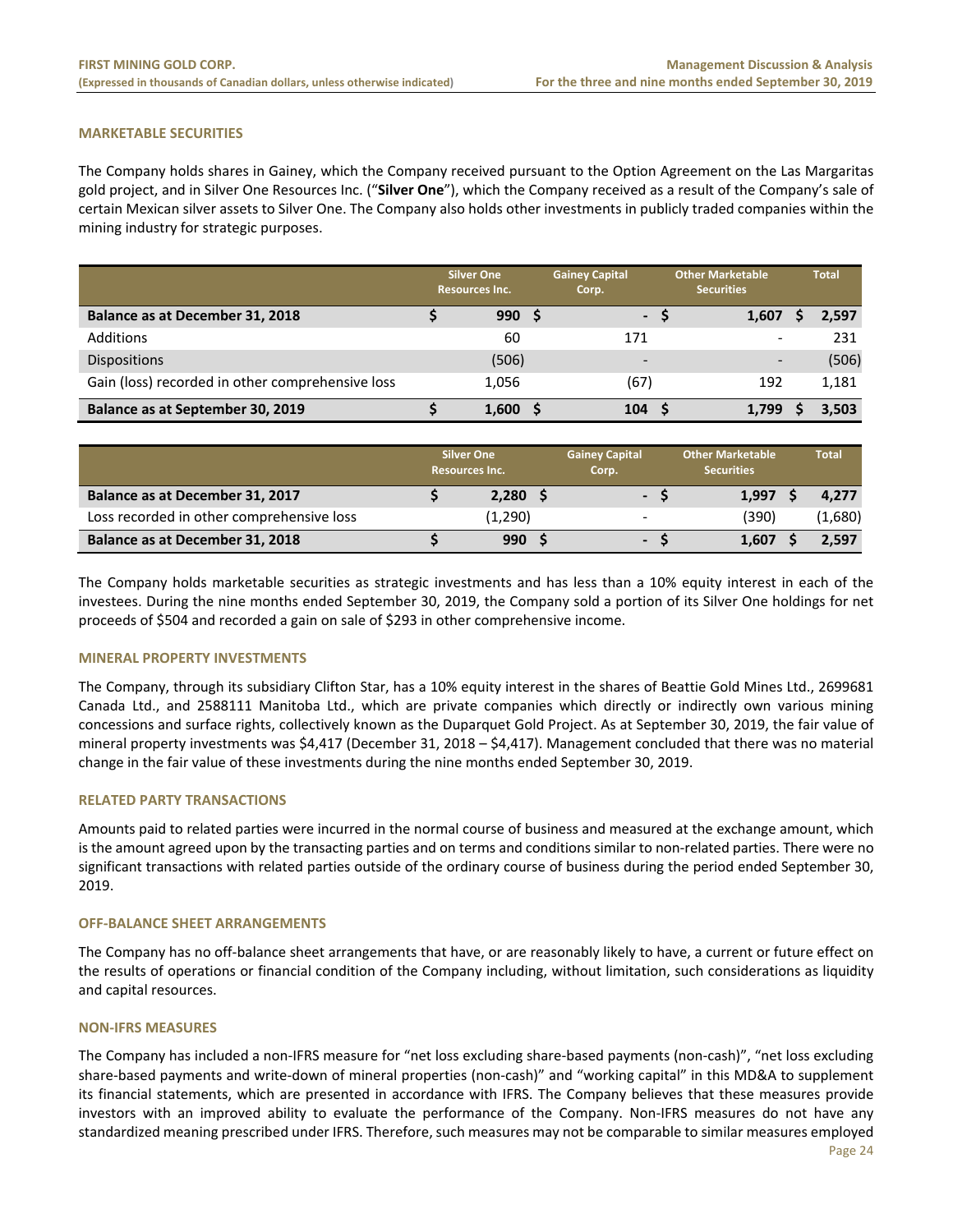by other companies. The data is intended to provide additional information and should not be considered in isolation or as a substitute for measures of performance prepared in accordance with IFRS. "Direct operating cash costs" consist of mining costs, processing costs, mine-level general and administrative expenses, treatment and refining charges and royalties, whereas "allin sustaining costs" consists of these costs as well as sustaining and closure costs.

The Company determines working capital and net loss excluding share‐based payments (non‐cash) and write‐down of mineral properties (non‐cash) as follows:

# Quarterly Reconciliations:

| Reconciliation as of the end of the period | 2019-03 | 2019-02  | 2019-01 | 2018-Q4 |
|--------------------------------------------|---------|----------|---------|---------|
| Current assets                             | 9,713   | 11.747   | 6.018   | 8,118   |
| Less current liabilities                   | (1,353) | (1, 120) | (527)   | (582)   |
| <b>Working capital</b>                     | 8.360   | 10.627   | 5,491   | 7,536   |

| Reconciliation as of the end of the period | 2018-Q3 | 2018-02 | 2018-01  | 2017-04 |
|--------------------------------------------|---------|---------|----------|---------|
| Current assets                             | 10.166  | 13.036  | 17.437   | 20,484  |
| Less current liabilities                   | (478)   | (573)   | (1, 421) | (1,083) |
| <b>Working capital</b>                     | 9.688   | 12.463  | 16.016   | 19,401  |

| Reconciliation for the three months ended                                                   | 2019-Q3 | 2019-Q2                  | 2019-Q1                  | 2018-Q4 |
|---------------------------------------------------------------------------------------------|---------|--------------------------|--------------------------|---------|
| Net loss                                                                                    | (1,643) | $(1,315)$ \$             | $(1,727)$ \$             | (5,658) |
| Excluding share-based payments (non-cash)                                                   | 332     | 475                      | 574                      | 392     |
| Excluding write-down of mineral properties (non-cash)                                       | 341     | $\overline{\phantom{a}}$ | $\overline{\phantom{0}}$ | 4,181   |
| Net loss excluding share-based payments and write-<br>down of mineral properties (non-cash) | (970)   | $(840)$ \$               | $(1, 153)$ \$            | (1,085) |

| Reconciliation for the three months ended                                                   | 2018-03    | 2018-02      | 2018-Q1                  | 2017-Q4 |
|---------------------------------------------------------------------------------------------|------------|--------------|--------------------------|---------|
| Net loss                                                                                    | $(937)$ \$ | $(1,298)$ \$ | $(3,752)$ \$             | (1,237) |
| Excluding share-based payments (non-cash)                                                   | 27         | 85           | 2.528                    | 20      |
| Excluding write-down of mineral properties (non-cash)                                       | $\sim$     | $\sim$       | $\overline{\phantom{0}}$ |         |
| Net loss excluding share-based payments and write-<br>down of mineral properties (non-cash) | $(910)$ \$ | $(1,213)$ \$ | $(1,224)$ \$             | (1,217) |

Annual Reconciliations:

| Reconciliation as of the end of the period | September 30, |          | December 31, |       | December 31, |         |
|--------------------------------------------|---------------|----------|--------------|-------|--------------|---------|
|                                            |               | 2019     |              | 2018  |              | 2017    |
| Current assets                             |               | 9.713    |              | 8,118 |              | 20,484  |
| Less current liabilities                   |               | (1, 353) |              | (582) |              | (1,083) |
| <b>Working capital</b>                     |               | 8,360    |              | 7,536 |              | 19,401  |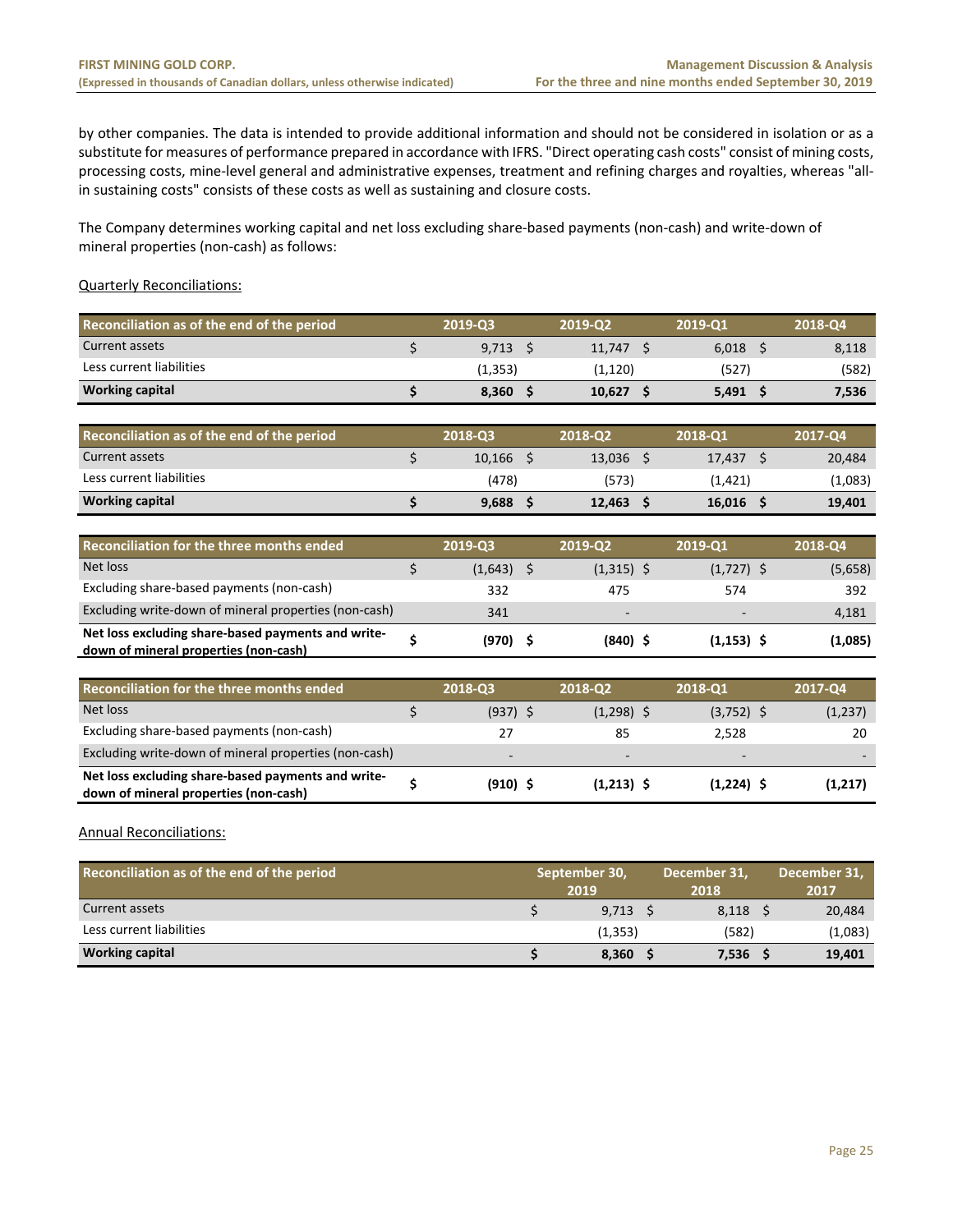| Reconciliation for the period ended                                                        |  | For the nine months ended September 30, |              |          |  |  |  |
|--------------------------------------------------------------------------------------------|--|-----------------------------------------|--------------|----------|--|--|--|
|                                                                                            |  | 2019                                    | 2018         | 2017     |  |  |  |
| Net loss                                                                                   |  | $(4,686)$ \$                            | $(5,987)$ \$ | (9,946)  |  |  |  |
| Excluding share-based payments (non-cash)                                                  |  | 1,381                                   | 2.640        | 5,477    |  |  |  |
| Excluding write-down of mineral properties (non-cash)                                      |  | 341                                     | $\sim$       |          |  |  |  |
| Net loss excluding share-based payments and write-down of mineral<br>properties (non-cash) |  | $(2,964)$ \$                            | $(3,347)$ \$ | (4, 469) |  |  |  |

# **CHANGES IN ACCOUNTING POLICIES**

The unaudited condensed interim consolidated financial statements for the nine months ended September 30, 2019 were prepared using accounting policies consistent with those used in the audited annual consolidated financial statements for the year ended December 31, 2018, except as described below.

#### IFRS 16 Leases

During the nine months ended September 30, 2019, the Company has adopted the following new accounting standard effective January 1, 2019:

IFRS 16 replaced IAS 17 *"Leases"*. IFRS 16 specifies how to recognize, measure, present and disclose leases. As at January 1, 2019, adoption of IFRS 16 had no impact on the financial statements since there were no operating leases that required the Company to recognize assets and liabilities.

The IFRS 16 standard provides a single lessee accounting model, requiring lessees to recognize assets and liabilities for all leases unless the lease term is 12 months or less or the underlying asset has a low value. Application of the standard is mandatory for annual periods beginning on or after January 1, 2019.

#### Flow‐through units and shares

The Company may, from time to time, issue flow-through common shares to finance a portion of its Canadian exploration programs. Pursuant to the terms of the flow‐through share agreements, these shares transfer the tax deductibility of qualifying resource expenditures to investors. Upon the issuance of a flow-through unit, the Company bifurcates the flow-through unit into i) relative fair value of capital stock issued, ii) relative fair value of a warrant, and iii) the residual as a flow‐through share premium, which is recognized as a liability. Upon incurring qualifying expenses the Company derecognizes the liability and recognizes a credit to deferred tax expense. Proceeds received from the issuance of flow‐through shares are restricted and can be used only for Canadian resource property exploration expenditures within a certain time period as dictated by the government of Canada flow-through regulations as contained in the ITA. The portion of the proceeds received but not yet expended at the end of the Company's period is disclosed separately as flow‐through expenditure commitments. The Company is also subject to Part XII.6 of the ITA which imposes a tax on flow‐through proceeds renounced under the "Look‐back Rule", in accordance with Government of Canada flow-through regulations. When applicable, this tax is accrued as an expense until paid.

#### **ACCOUNTING STANDARDS ISSUED BUT NOT YET APPLIED**

There are no IFRS or International Financial Reporting Interpretations Committee interpretations that are not yet effective that would be expected to have a material impact on the Company's consolidated financial statements.

# **CRITICAL ACCOUNTING JUDGMENTS AND ESTIMATES**

The preparation of financial statements requires the use of accounting estimates. It also requires management to exercise judgment in the process of applying its accounting policies. Estimates and judgments are regularly evaluated and are based on management's experience and other factors, including expectations about future events that are believed to be reasonable under the circumstances. The use of judgments, estimates and assumptions affects the application of accounting policies and the reported amounts of assets and liabilities, income and expense. Actual results may differ from these estimates. The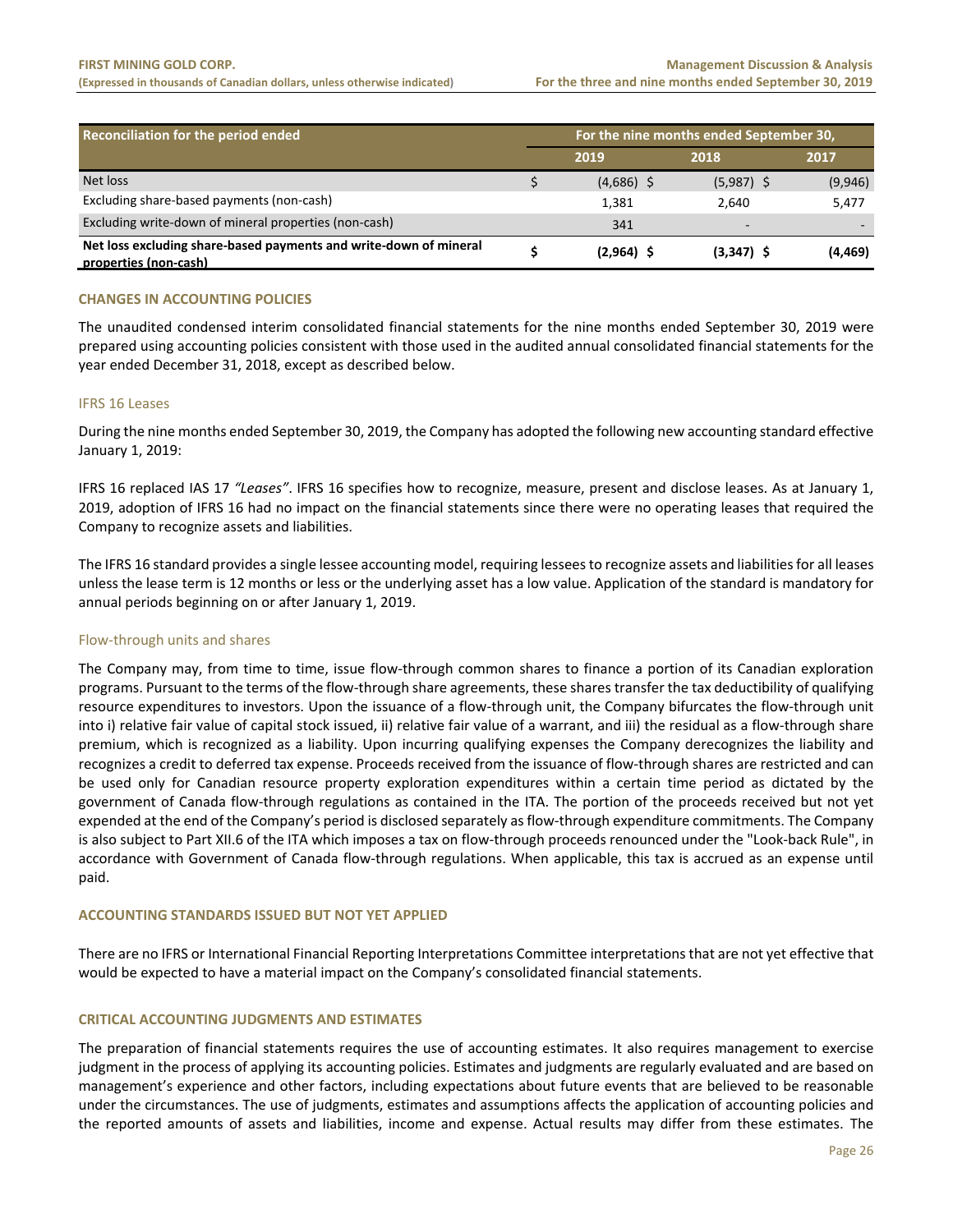following discusses the accounting judgments and estimates that the Company has made in the preparation of the condensed interim consolidated financial statements for the nine months ended September 30, 2019, which could result in a material adjustment to the carrying amounts of assets and liabilities:

#### Impairment of mineral properties:

In accordance with the Company's accounting policy for its mineral properties, exploration and evaluation expenditures on mineral properties are capitalized. There is no certainty that the expenditures made by the Company in the exploration of its property interests will result in discoveries of commercial quantities of minerals. The Company applies judgment to determine whether indicators of impairment exist for these capitalized costs.

Management uses several criteria in making this assessment, including the period for which the Company has the right to explore, expected renewals of exploration rights, whether substantive expenditures on further exploration and evaluation of mineral properties are budgeted, and evaluation of the results of exploration and evaluation activities up to the reporting date.

# Determining amount and timing of reclamation provisions:

A reclamation provision represents the present value of estimated future costs for the reclamation of the Company's mineral properties. These estimates include assumptions as to the future activities, cost of services, timing of the reclamation work to be performed, inflation rates, exchange rates and interest rates. The actual cost to reclaim a mine may vary from the estimated amounts because there are uncertainties in factors used to estimate the cost and potential changes in regulations or laws governing the reclamation of a mineral property. Management periodically reviews the reclamation requirements and adjusts the liability, if any, as new information becomes available and will assess the impact of new regulations and laws as they are enacted.

#### Mineral Property Investments:

The Company makes estimates and assumptions that affect the carrying value of its mineral property investments, which are comprised of equity interests in the shares of private companies. These financial assets are designated as fair value through other comprehensive income (loss), and management needs to determine the fair value as at each period end. As there is no observable market data which can be used to determine this fair value, management applies judgment in determining whether change in the fair value of this investment may have occurred. Factors that are considered include a change in the performance of the investee, a change in the market for the investee's future products, a change in the performance of comparable entities, a change in price of gold or other metals, a change in the economic environment, or evidence from external transactions in the investee's equity. Changes to these variables could result in the fair value being less than or greater than the amount recorded.

# Flow‐through Shares:

Periodically, the Company may finance a portion of its exploration and development activities through the issuance of flow‐ through common shares whereby the tax benefits of the eligible resource expenditures incurred are renounced to investors in accordance with tax legislation. The proceeds from issuing flow-through shares are allocated between the offering of shares and the sale of tax benefits. The allocation is based on the difference ("premium") between the fair value of the Company's existing shares and the amount the investor pays for the actual flow-through shares. A liability is recognized for the premium and is reversed and recognized as an income tax recovery as the related resource expenditures are incurred and the tax effect of the temporary differences is recorded.

Significant judgment is required in determining the provision for income taxes, due to the complexity of legislation, including the judgments around the use of flow‐through share financing. There are many transactions and calculations for which the ultimate tax determination is uncertain during the ordinary course of business.

#### **RISKS AND UNCERTAINTIES**

The Company is subject to a number of risks and uncertainties, each of which could have an adverse effect on its business operation or financial results. Some of these risks and uncertainties are detailed below. For a comprehensive list of the Company's risks and uncertainties, see the Company's Annual Information Form under the heading "Risks that can affect our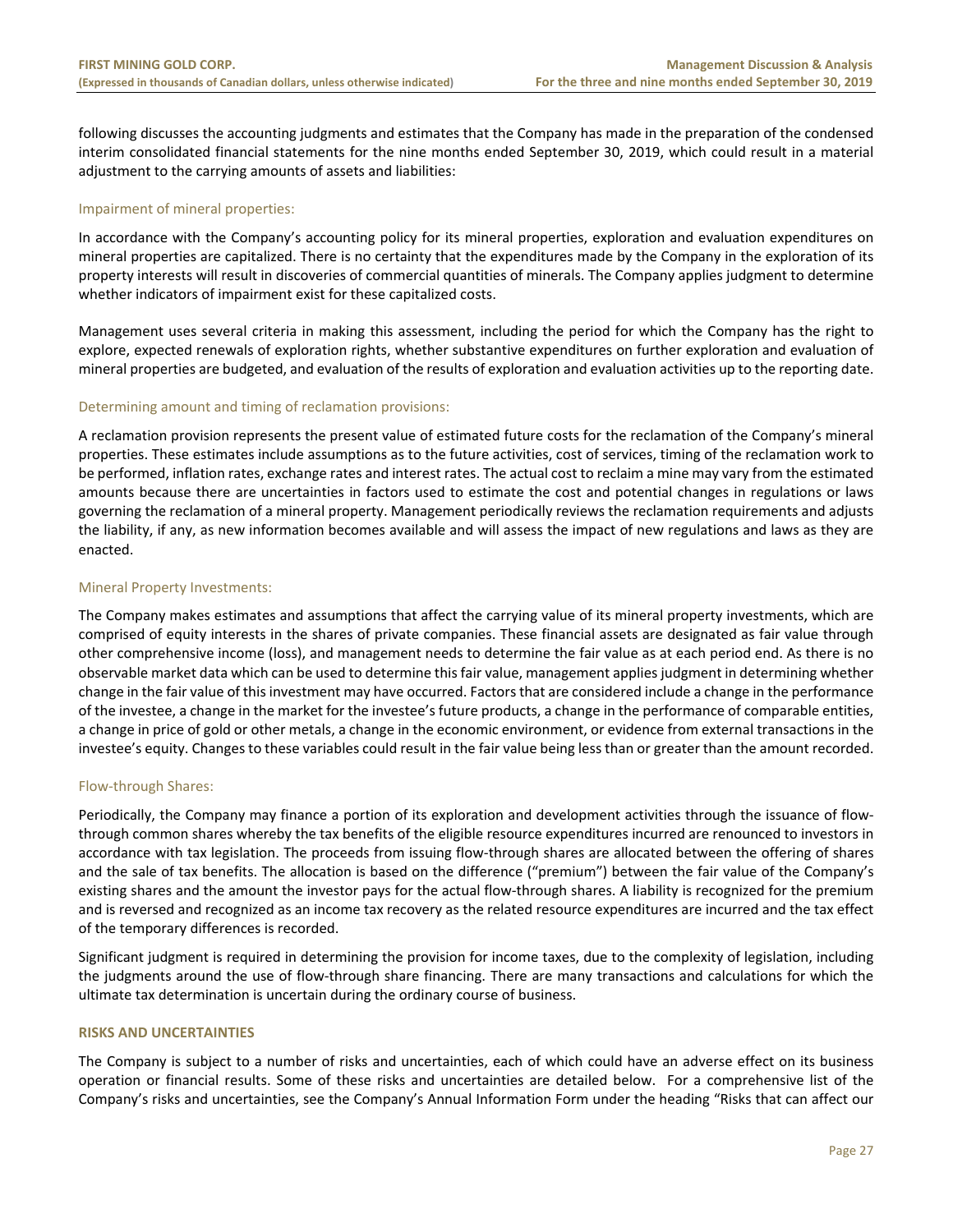business" for the year ended December 31, 2018 which are available under our SEDAR profile at www.sedar.com, and on EDGAR as an exhibit to Form 40‐F.

### **Risks related to Financial Instruments**

The Company thoroughly examines the various financial instruments and risks to which it is exposed and assesses the impact and likelihood of those risks. These risks include market risk, equity price risk, foreign currency risk, interest rate risk, credit risk, liquidity risk, and capital risk. Where material, these risks are reviewed and monitored by the Company's Board of Directors (the "**Board**").

The Board has overall responsibility for the determination of the Company's risk management objectives and policies. The overall objective of the Board is to set policies that seek to reduce risk as far as possible without unduly affecting the Company's competitiveness and flexibility.

# a) Market Risk

Market risk is the risk that the fair value of future cash flows of a financial instrument will fluctuate due to changes in market prices. Market risk includes equity price risk, foreign currency risk and interest rate risk.

# *Equity Price Risk*

The Company is exposed to equity price risk as a result of holding equity investments, which are comprised of marketable securities and mineral property investments, in other mineral property exploration companies.

If the fair value of our investments in equity instruments had been 10% higher or lower as at September 30, 2019, other comprehensive loss for the nine months ended September 30, 2019 would have decreased or increased, respectively, by approximately \$792, as a result of changes in the fair value of equity investments.

#### *Foreign Currency Risk*

The Company is exposed to the financial risk related to the fluctuation of foreign exchange rates. The Company operates in Canada, the United States, and Mexico, and a portion of the Company's expenses are incurred in Canadian dollars ("**CAD**"), US dollars ("**USD**"), and Mexican Pesos ("**MXN**"). A significant change in the currency exchange rates between the Canadian, US and Mexican currencies, could have an effect on the Company's results of operations, financial position or cash flows. The Company has not hedged its exposure to currency fluctuations.

As at September 30, 2019, the Company is exposed to currency risk on certain financial instruments denominated in USD and MXN. The Company does not have significant transactions or hold significant cash or other financial instruments denominated in USD and MXN currencies. Therefore, the Company considers this risk to be immaterial.

#### *Interest Rate Risk*

Interest rate risk is the risk that future cash flows will fluctuate as a result of changes in market interest rates. The Company does not have any borrowings that are subject to fluctuations in market interest rates. Interest rate risk is limited to potential decreases on the interest rate offered on cash and cash equivalents held with chartered Canadian financial institutions. The Company considers this risk to be immaterial.

# b) Credit Risk

Credit risk is the risk of financial loss to the Company if a customer or counterparty to a financial instrument fails to meet its contractual obligations. Financial instruments which are potentially subject to credit risk for the Company consist primarily of cash and cash equivalents, accounts and other receivables, and the reclamation deposit. The Company considers credit risk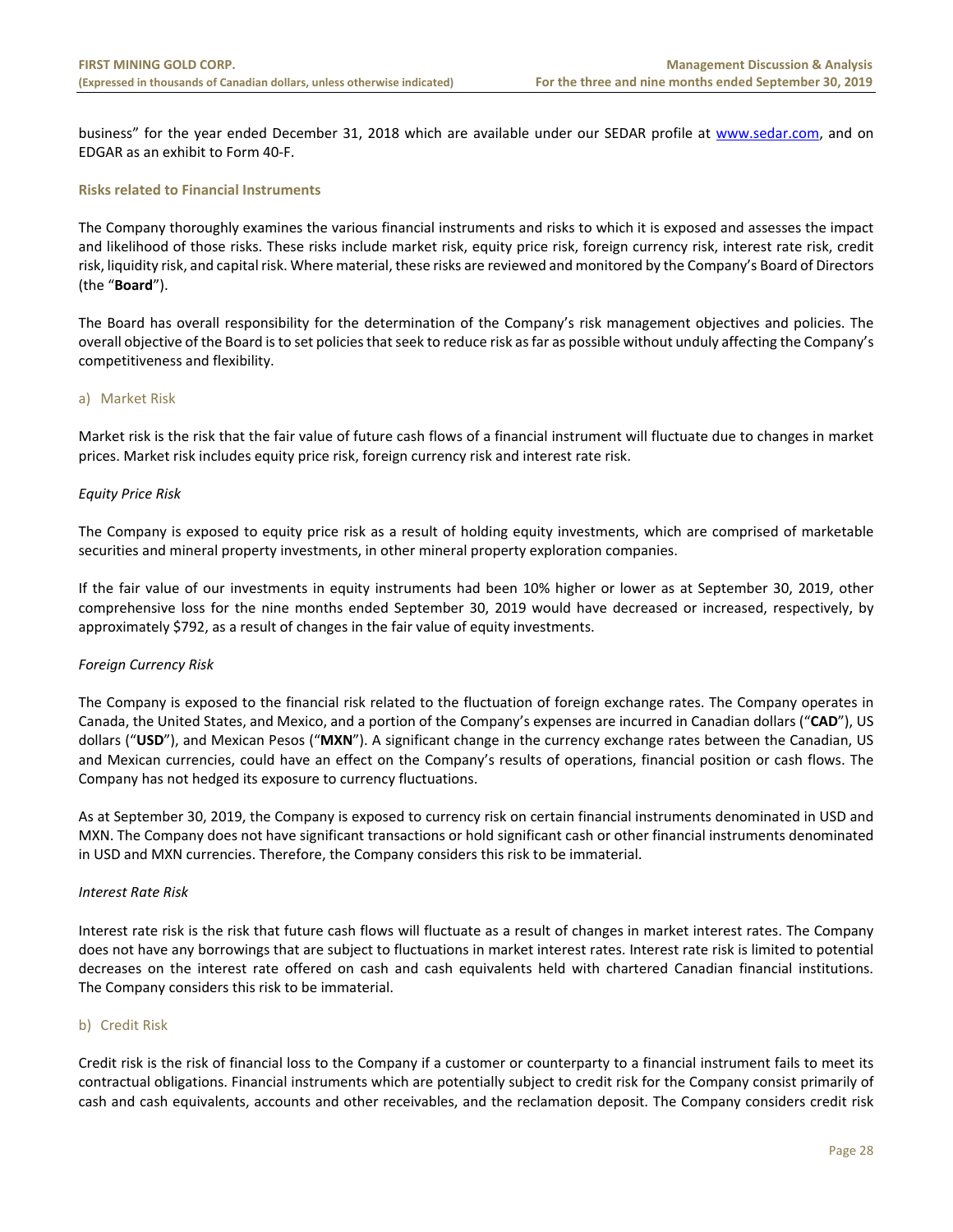with respect to its cash and cash equivalents to be immaterial as cash and cash equivalents are mainly held through high credit quality major Canadian financial institutions as determined by ratings agencies.

# c) Liquidity Risk

Liquidity risk is the risk that the Company will not be able to meet its financial obligations as they become due. The Company's policy is to ensure that it will have sufficient cash to allow it to meet its liabilities when they become due, under both normal and stressed conditions, without incurring unacceptable losses or risking damage to the Company's reputation. The Company manages its liquidity risk by preparing annual estimates of exploration and administrative expenditures and monitoring actual expenditures compared to the estimates to ensure that there is sufficient capital on hand to meet ongoing obligations.

The following table summarizes the maturities of the Company's financial liabilities as at September 30, 2019 based on the undiscounted contractual cash flows:

|                                          | Carrying | Contractual       | Less than 1 |                          |       | After 5 |
|------------------------------------------|----------|-------------------|-------------|--------------------------|-------|---------|
|                                          | Amount   | <b>Cash Flows</b> | vear        | vears                    | vears | vears   |
| Accounts payable and accrued liabilities | 1,019    | 1,019             | 1.019       | $\overline{\phantom{0}}$ |       | $-$     |

As at September 30, 2019, the Company had cash and cash equivalents of \$5,687 (December 31, 2018 – \$5,115). The Company believes it has sufficient cash on hand to meet operating requirements as they arise for at least the next 12 months.

# d) Capital Risk Management

The Company's objectives when managing capital are to safeguard the Company's ability to continue as a going concern in order to pursue the exploration and retention of its mineral properties. The Company has historically demonstrated the ability to raise new capital through equity issuances and/or through surplus cash as part of its acquisitions. In the management of capital, the Company includes the components of shareholders' equity as well as cash.

The Company prepares annual estimates of exploration and administrative expenditures and monitors actual expenditures compared to the estimates to ensure that there is sufficient capital on hand to meet ongoing obligations.

#### **QUALIFIED PERSONS**

Hazel Mullin, P.Geo, Director of Data Management and Technical Services at First Mining, is a Qualified Person as defined by NI 43‐101, and is responsible for the review and verification of the scientific and technical information in this MD&A.

#### **SECURITIES OUTSTANDING**

Authorized share capital: The Company can issue an unlimited number of common shares with no par value and an unlimited number of preferred shares with no par value. No preferred shares have been issued as at November 6, 2019.

The following table sets out all outstanding securities of the Company as of November 6, 2019.

|                               | <b>Number</b> | <b>Weighted Average</b><br><b>Exercise Price</b> | <b>Expiry Date</b>              |
|-------------------------------|---------------|--------------------------------------------------|---------------------------------|
| Common shares – issued        | 584,221,888   |                                                  |                                 |
| Stock options <sup>(1)</sup>  | 46,927,500    | \$0.57                                           | March 30, 2020 - April 29, 2024 |
| Warrants <sup>(2)</sup>       | 15,872,998    | \$0.41                                           | June 16, 2021 - May 16, 2022    |
| Common shares - fully diluted | 647,022,386   |                                                  |                                 |

(1) Each stock option is exercisable for one common share of the Company.

(2) Each warrant is exercisable for one common share of the Company.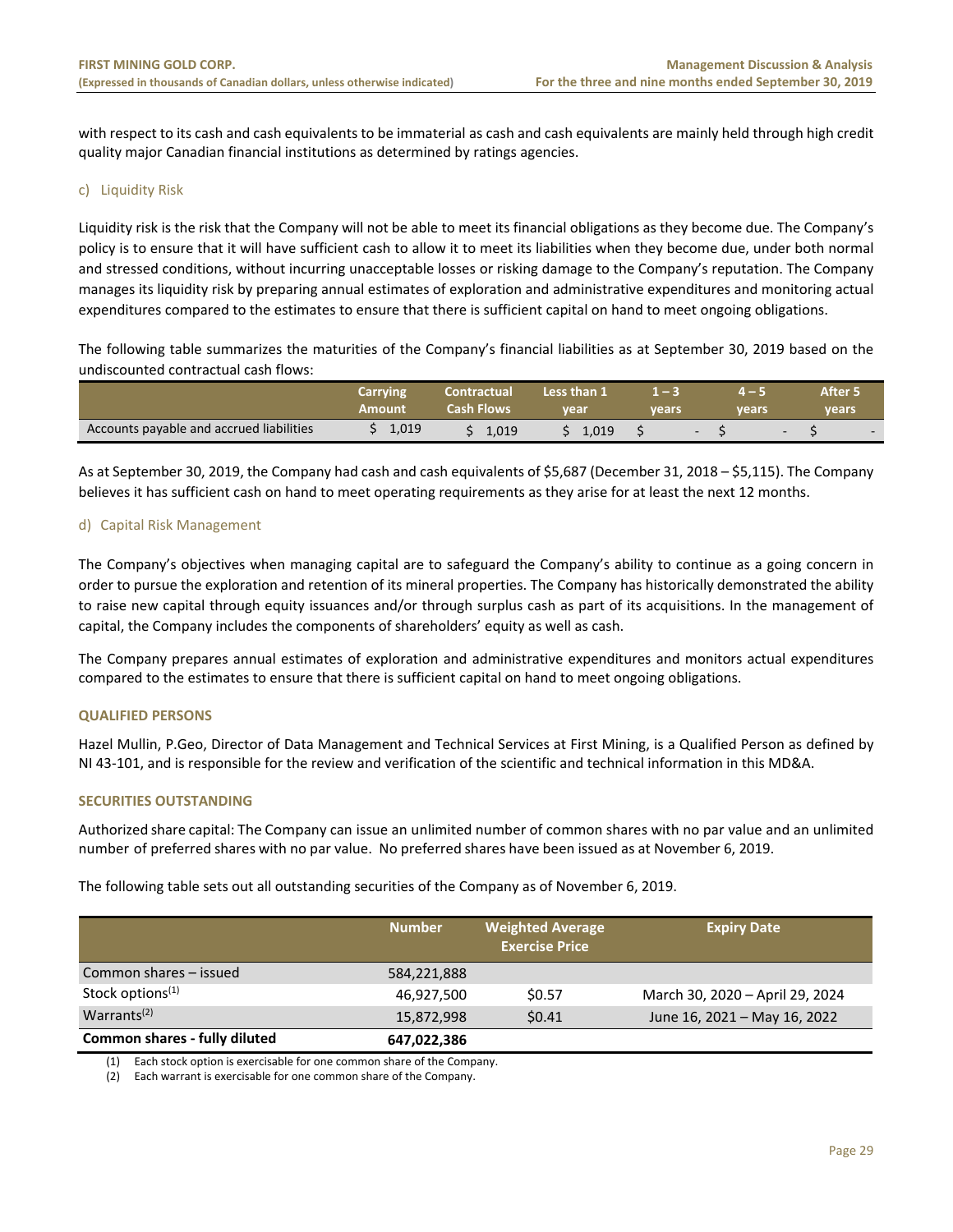#### **DISCLOSURE CONTROLS AND PROCEDURES**

The Company's management, with the participation of its Chief Executive Officer ("**CEO**") and its Chief Financial Officer ("**CFO**"), have evaluated the effectiveness of the Company's disclosure controls and procedures. Based upon the results of that evaluation, the Company's CEO and CFO have concluded that, as of September 30, 2019, the Company's disclosure controls and procedures were effective to provide reasonable assurance that the information required to be disclosed by the Company in reports it files is recorded, processed, summarized and reported, within the appropriate time periods and is accumulated and communicated to management, including the CEO and CFO, as appropriate to allow timely decisions regarding required disclosure.

#### **MANAGEMENT'S REPORT ON INTERNAL CONTROL OVER FINANCIAL REPORTING**

The Company's management, with the participation of its CEO and CFO, is responsible for establishing and maintaining adequate internal control over financial reporting as such term is defined in the SEC's rules and the rules of the Canadian Securities Administrators. The Company's internal control over financial reporting is a process designed to provide reasonable assurance regarding the reliability of financial reporting and the preparation of financial statements for external purposes in accordance with IFRS as issued by the IASB. The Company's internal control over financial reporting includes policies and procedures that:

- address maintaining records that accurately and fairly reflect, in reasonable detail, the transactions and dispositions of assets of the Company;
- provide reasonable assurance that transactions are recorded as necessary for preparation of financial statements in accordance with IFRS;
- provide reasonable assurance that the Company's receipts and expenditures are made only in accordance with authorizations of management and the Company's Directors; and
- provide reasonable assurance regarding prevention or timely detection of unauthorized acquisition, use, or disposition of the Company's assets that could have a material effect on the Company's consolidated financial statements.

The Company's internal control over financial reporting may not prevent or detect all misstatements because of inherent limitations. Additionally, projections of any evaluation of effectiveness for future periods are subject to the risk that controls may become inadequate because of changes in conditions or deterioration in the degree of compliance with the Company's policies and procedures.

There has been no change in the Company's internal control over financial reporting during the nine months ended September 30, 2019 that has materially affected, or is reasonably likely to materially affect, the Company's internal control over financial reporting.

#### **LIMITATIONS OF CONTROLS AND PROCEDURES**

The Company's management, including the CEO and CFO, believes that any disclosure controls and procedures or internal control over financial reporting, no matter how well conceived and operated, may not prevent or detect all misstatements because of inherent limitations. Further, the design of a control system must reflect the fact that there are resource constraints, and the benefits of controls must be considered relative to their costs. Because of the inherent limitations in all control systems, they cannot provide absolute assurance that all control issues and instances of fraud, if any, within the Company have been prevented or detected. These inherent limitations include the realities that judgments in decision‐making can be faulty, and that breakdowns can occur because of a simple error or mistake. Additionally, controls can be circumvented by the individual acts of some persons, by collusion of two or more people, or by unauthorized override of the control. The design of any control system is also based in part upon certain assumptions about the likelihood of future events, and there can be no assurance that any design will succeed in achieving its stated goals under all potential future conditions. Accordingly, because of the inherent limitations in a cost-effective control system, misstatements due to error or fraud may occur and may not be detected.

#### **FORWARD‐LOOKING INFORMATION**

This MD&A is based on a review of the Company's operations, financial position and plans for the future based on facts and circumstances as of September 30, 2019. This MD&A contains "forward‐looking statements" within the meaning of applicable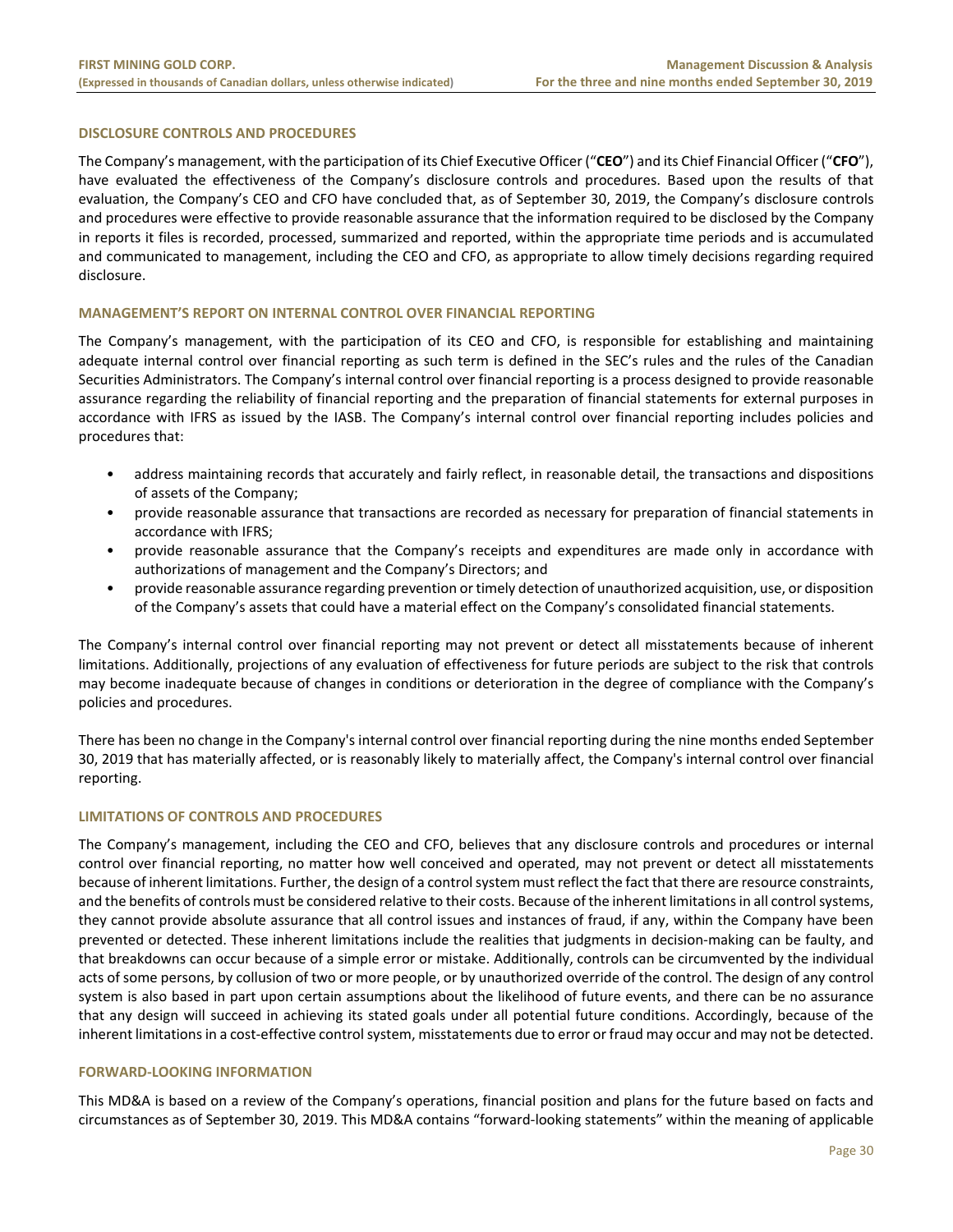Canadian securities regulations (collectively, "**forward‐looking statements**"). Any statements that express or involve discussions with respect to predictions, expectations, beliefs, plans, projections, objectives, assumptions or future events or performance (often, but not always, using words or phrases such as "seek", "anticipate", "plan", "continue", "estimate", "expect", "may", "will", "project", "predict", "forecast", "potential", "targeting", "intend", "could", "might", "should", "believe" and similar expressions) are not statements of historical fact and may be "forward-looking statements". These statements relate to future events or the Company's future performance, business prospects or opportunities. Forward‐looking statements include, but are not limited to: statements regarding the advancement of the Company's mineral assets towards production; statements regarding the potential for the Company to acquire additional mineral assets in the future; statements regarding the next stages and anticipated timing of the metallurgical study or the environmental, permitting and indigenous consultation process at Springpole; statements regarding opportunities to enhance project economics identified under the 2019 Springpole PEA; statements regarding the potential increase in gold and silver recoveries at Springpole; statements regarding the Company's intentions and expectations regarding exploration, infrastructure and production potential of any of its mineral properties; statements relating to the Company's working capital, capital expenditures and ability and intentions to raise capital; statements regarding the potential effects of financing on the Company's capitalization, financial condition and operations; statements regarding future share issuances under the ATM facility; forecasts relating to mining, development and other activities at the Company's operations; forecasts relating to market developments and trends in global supply and demand for gold; statements relating to future global financial conditions and the potential effects on the Company; statements relating to future work on the Company's non-material properties; statements relating to the Company's mineral reserve and mineral resource estimates; statements regarding the Company's belief that the increased understanding of the Goldlund deposit will assist the Company in better targeting subsequent drill programs to potentially grow the current resource body at Goldlund; statements regarding regulatory approval and permitting including, but not limited to, EA approval for the Springpole project and the expected timing of such EA approval; statements regarding the Company's plan to submit a ToR to MECP for Springpole and the anticipated timing thereof; statements regarding the Company's compliance with laws and regulations including, but not limited to environmental laws and regulations; statements regarding Gainey's anticipated adherence to required payment and expenditure obligations pursuant to the Gainey Option Agreement; statements regarding Momentum's anticipated adherence to required payment and expenditure obligations pursuant to the Momentum Option Agreement; statements regarding the Company's plans to complete additional resource and regional drilling at Goldlund; statements regarding the Company's intention and proposed timing to conduct a waste rock characterization and economic study of marketable aggregates at Hope Brook; statements regarding improved efficiency as a result of building new access roads to mineral properties; statements regarding the Company's engagement with local stakeholders; statements regarding the Company's ability to enter into agreements with local stakeholders including, but not limited to, local Indigenous groups; statements regarding key personnel; statements regarding non-IFRS measures and changes in accounting standards; statements relating to the limitation of the Company's internal controls over financial reporting; and statements regarding the preparation or conduct of studies and reports and the expected timing of the commencement and completion of such studies and reports.

There can be no assurance that such statements will prove to be accurate, and future events and actual results could differ materially from those anticipated in such statements. Important factors that could cause actual results to differ materially from the Company's expectations are disclosed under the heading "Risk Factors" in the Company's Annual Information Form for the year ended December 31, 2018 and other continuous disclosure documents filed from time to time via SEDAR with the applicable Canadian securities regulators. Forward-looking statements are based on the estimates and opinions of management on the date the statements are made, and the Company does not undertake any obligation to update forward‐ looking statements should conditions or our estimates or opinions change, except as required by applicable laws. Actual results may differ materially from those expressed or implied by such forward‐looking statements. These statements involve known and unknown risks, uncertainties, and other factors that may cause the Company's actual results, levels of activity, performance or achievements to be materially different from any future results, levels of activity, performance or achievement expressed or implied by these forward‐looking statements.

The Company believes that the expectations reflected in any such forward‐looking statements are reasonable, but no assurance can be given that these expectations will prove to be correct and such forward‐looking statements included herein this MD&A should not be unduly relied upon.